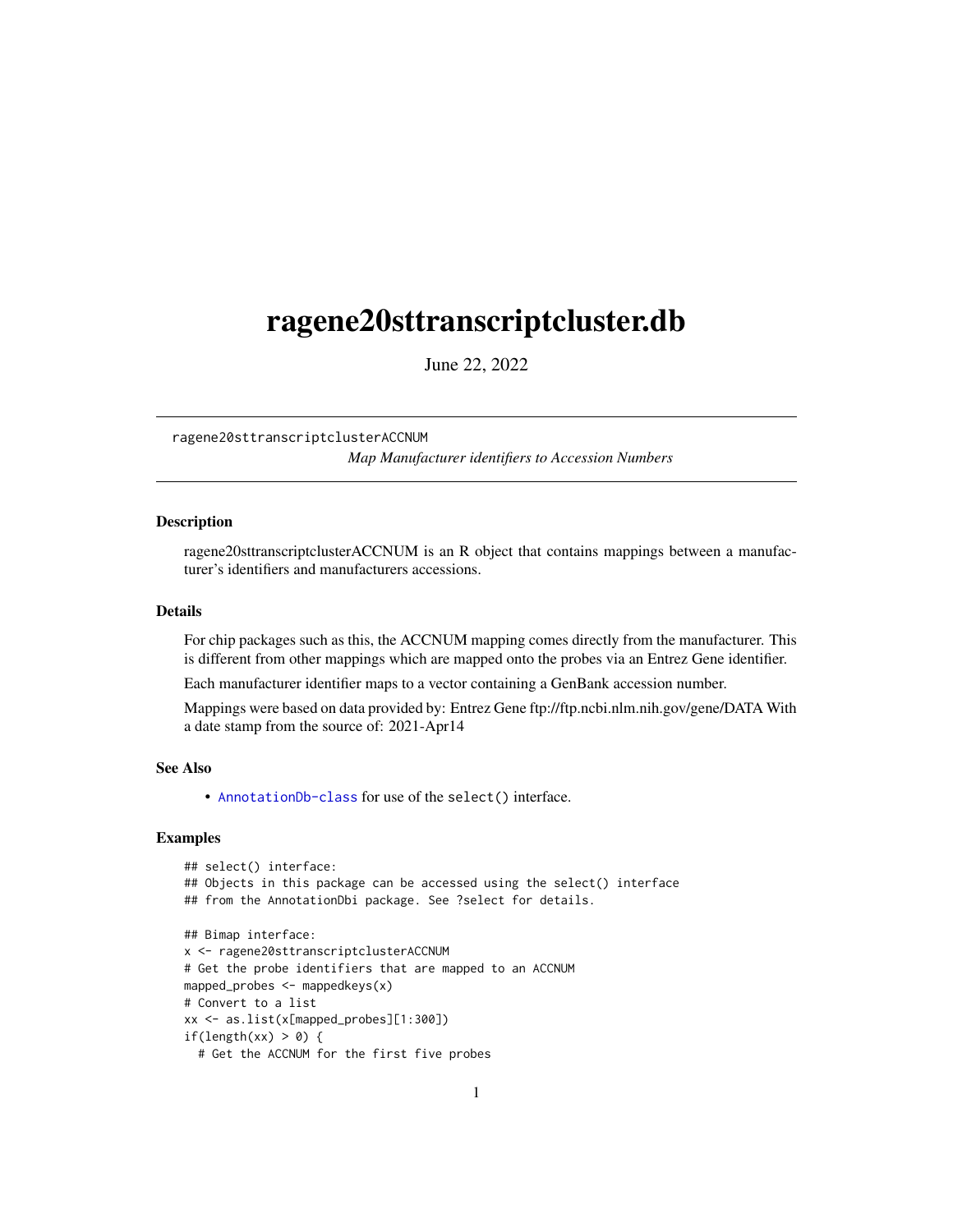```
xx[1:5]
 # Get the first one
 xx[[1]]
}
```
## ragene20sttranscriptclusterALIAS2PROBE

*Map between Common Gene Symbol Identifiers and Manufacturer Identifiers*

## **Description**

ragene20sttranscriptclusterALIAS is an R object that provides mappings between common gene symbol identifiers and manufacturer identifiers.

#### Details

Each gene symbol is mapped to a named vector of manufacturer identifiers. The name represents the gene symbol and the vector contains all manufacturer identifiers that are found for that symbol. An NA is reported for any gene symbol that cannot be mapped to any manufacturer identifiers.

This mapping includes ALL gene symbols including those which are already listed in the SYMBOL map. The SYMBOL map is meant to only list official gene symbols, while the ALIAS maps are meant to store all used symbols.

Mappings were based on data provided by: Entrez Gene ftp://ftp.ncbi.nlm.nih.gov/gene/DATA With a date stamp from the source of: 2021-Apr14

## See Also

• [AnnotationDb-class](#page-0-0) for use of the select() interface.

```
## select() interface:
## Objects in this package can be accessed using the select() interface
## from the AnnotationDbi package. See ?select for details.
## Bimap interface:
# Convert the object to a list
xx <- as.list(ragene20sttranscriptclusterALIAS2PROBE)
if(length(xx) > 0){
    # Get the probe identifiers for the first two aliases
   xx[1:2]
   # Get the first one
    xx[[1]]
}
```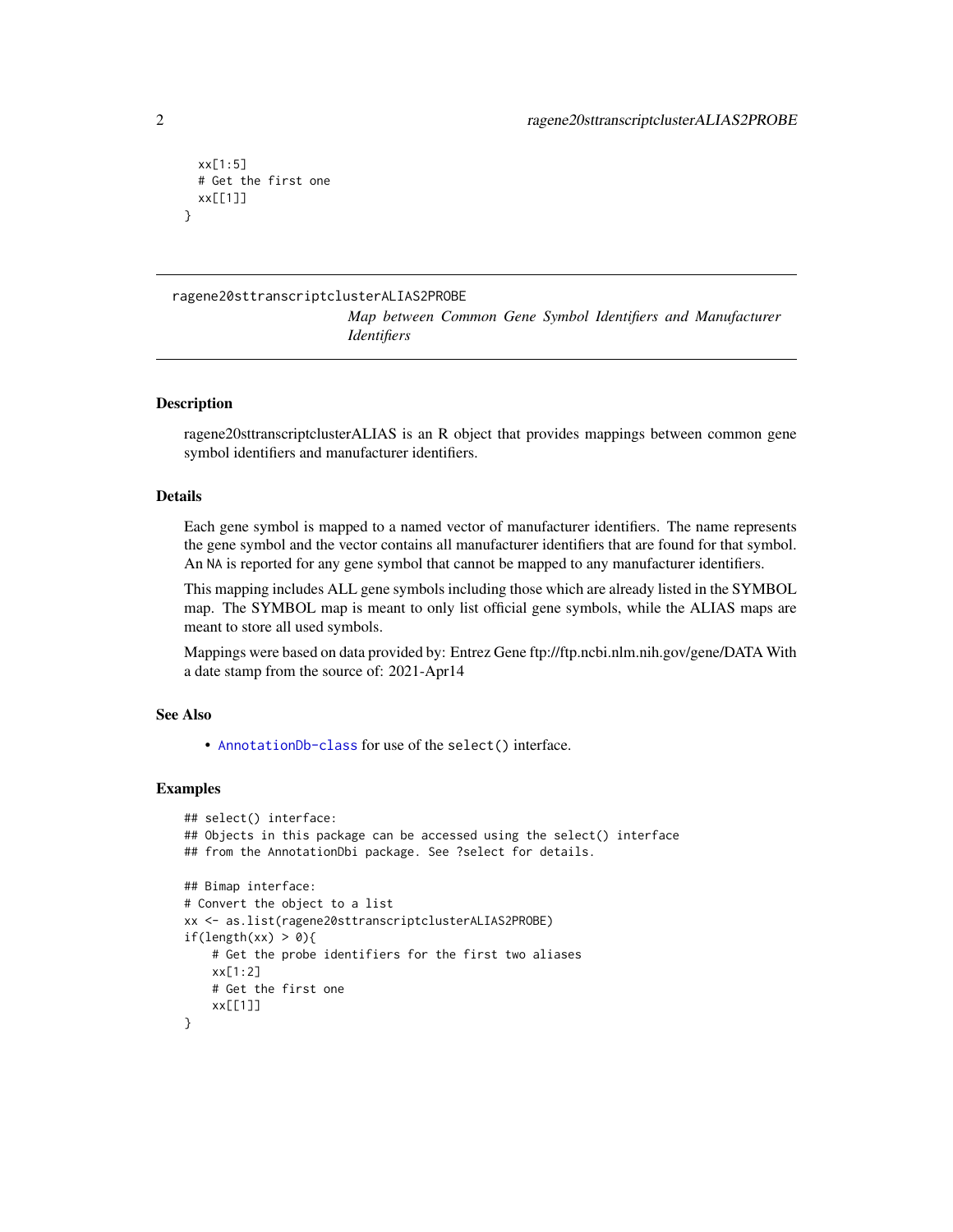<span id="page-2-0"></span>ragene20sttranscriptcluster.db

*Bioconductor annotation data package*

#### **Description**

Welcome to the ragene20sttranscriptcluster.db annotation Package. The purpose of this package is to provide detailed information about the ragene20sttranscriptcluster platform. This package is updated biannually.

Objects in this package are accessed using the select() interface. See ?select in the AnnotationDbi package for details.

#### See Also

• [AnnotationDb-class](#page-0-0) for use of keys(), columns() and select().

#### Examples

```
## select() interface:
## Objects in this package can be accessed using the select() interface
## from the AnnotationDbi package. See ?select for details.
columns(ragene20sttranscriptcluster.db)
## Bimap interface:
## The 'old style' of interacting with these objects is manipulation as
## bimaps. While this approach is still available we strongly encourage the
```
## use of select().

```
ls("package:ragene20sttranscriptcluster.db")
```
ragene20sttranscriptclusterCHR

*Map Manufacturer IDs to Chromosomes*

#### Description

ragene20sttranscriptclusterCHR is an R object that provides mappings between a manufacturer identifier and the chromosome that contains the gene of interest.

## Details

Each manufacturer identifier maps to a vector of chromosomes. Due to inconsistencies that may exist at the time the object was built, the vector may contain more than one chromosome (e.g., the identifier may map to more than one chromosome). If the chromosomal location is unknown, the vector will contain an NA.

Mappings were based on data provided by: Entrez Gene ftp://ftp.ncbi.nlm.nih.gov/gene/DATA With a date stamp from the source of: 2021-Apr14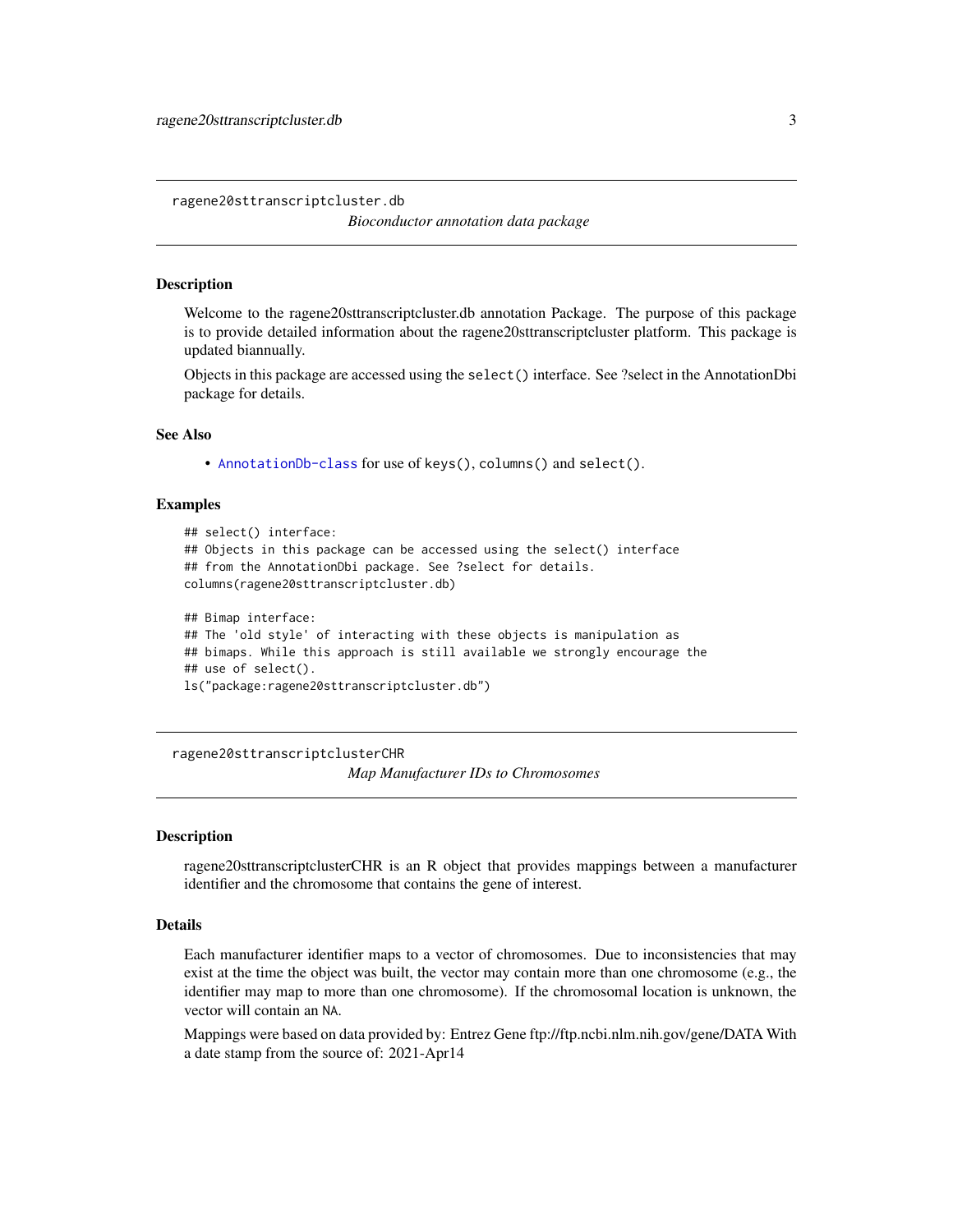## <span id="page-3-0"></span>See Also

• [AnnotationDb-class](#page-0-0) for use of the select() interface.

#### Examples

```
## select() interface:
## Objects in this package can be accessed using the select() interface
## from the AnnotationDbi package. See ?select for details.
## Bimap interface:
x <- ragene20sttranscriptclusterCHR
# Get the probe identifiers that are mapped to a chromosome
mapped_probes <- mappedkeys(x)
# Convert to a list
xx <- as.list(x[mapped_probes][1:300])
if(length(xx) > 0) {
  # Get the CHR for the first five probes
  xx[1:5]
  # Get the first one
  xx[[1]]
}
```
ragene20sttranscriptclusterCHRLENGTHS

*A named vector for the length of each of the chromosomes*

#### Description

ragene20sttranscriptclusterCHRLENGTHS provides the length measured in base pairs for each of the chromosomes.

## Details

This is a named vector with chromosome numbers as the names and the corresponding lengths for chromosomes as the values.

Total lengths of chromosomes were derived by calculating the number of base pairs on the sequence string for each chromosome.

#### See Also

• [AnnotationDb-class](#page-0-0) for use of the select() interface.

## Examples

```
## select() interface:
```

```
## Objects in this package can be accessed using the select() interface
```
## from the AnnotationDbi package. See ?select for details.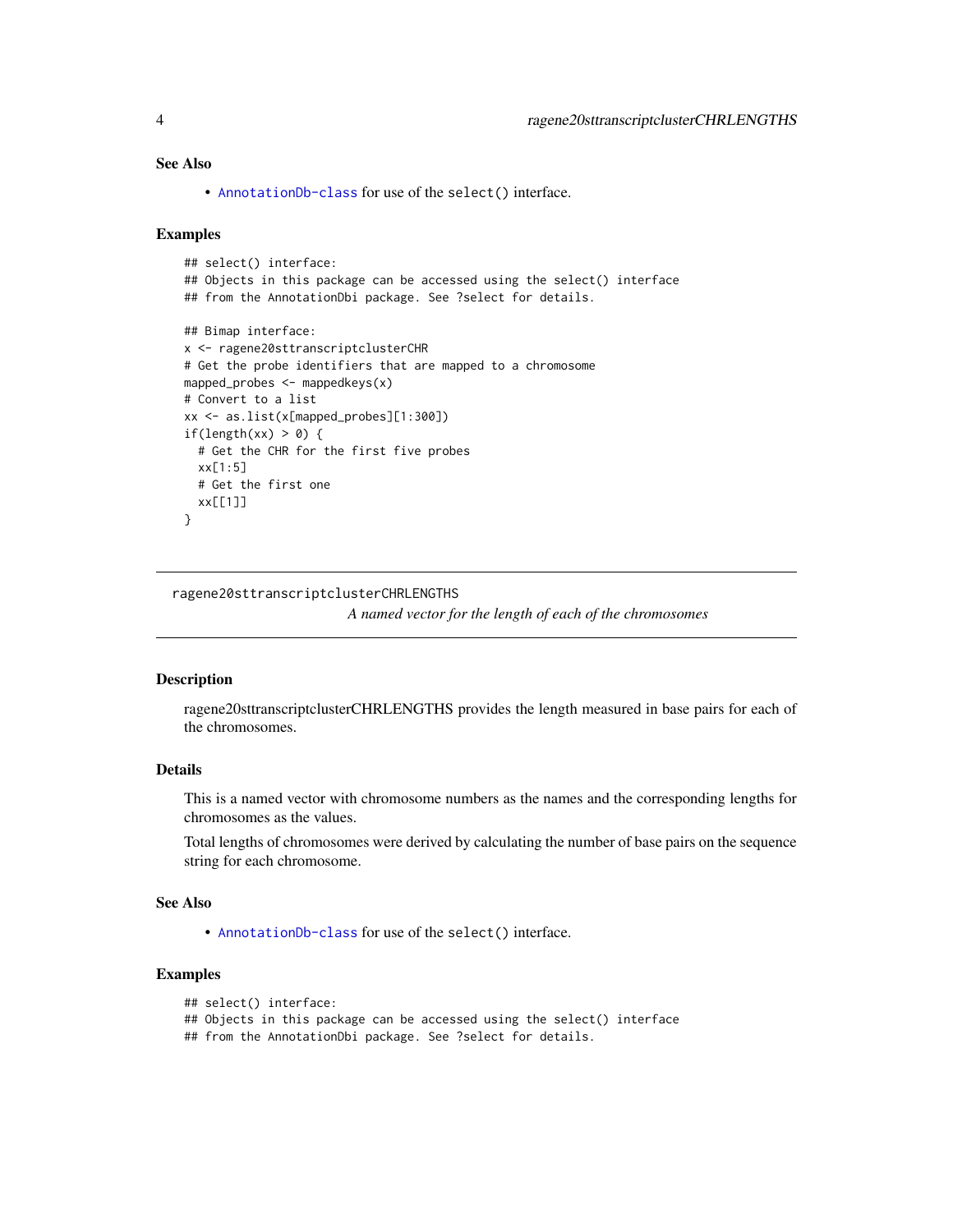```
## Bimap interface:
tt <- ragene20sttranscriptclusterCHRLENGTHS
# Length of chromosome 1
tt["1"]
```
ragene20sttranscriptclusterCHRLOC *Map Manufacturer IDs to Chromosomal Location*

#### **Description**

ragene20sttranscriptclusterCHRLOC is an R object that maps manufacturer identifiers to the starting position of the gene. The position of a gene is measured as the number of base pairs.

The CHRLOCEND mapping is the same as the CHRLOC mapping except that it specifies the ending base of a gene instead of the start.

## Details

Each manufacturer identifier maps to a named vector of chromosomal locations, where the name indicates the chromosome. Due to inconsistencies that may exist at the time the object was built, these vectors may contain more than one chromosome and/or location. If the chromosomal location is unknown, the vector will contain an NA.

Chromosomal locations on both the sense and antisense strands are measured as the number of base pairs from the p (5' end of the sense strand) to q (3' end of the sense strand) arms. Chromosomal locations on the antisense strand have a leading "-" sign (e. g. -1234567).

Since some genes have multiple start sites, this field can map to multiple locations.

Mappings were based on data provided by: UCSC Genome Bioinformatics (Rattus norvegicus)

With a date stamp from the source of: 2021-Mar15

#### See Also

• [AnnotationDb-class](#page-0-0) for use of the select() interface.

```
## select() interface:
## Objects in this package can be accessed using the select() interface
## from the AnnotationDbi package. See ?select for details.
## Bimap interface:
x <- ragene20sttranscriptclusterCHRLOC
# Get the probe identifiers that are mapped to chromosome locations
mapped_probes <- mappedkeys(x)
# Convert to a list
xx <- as.list(x[mapped_probes][1:300])
if(length(xx) > 0) {
 # Get the CHRLOC for the first five probes
```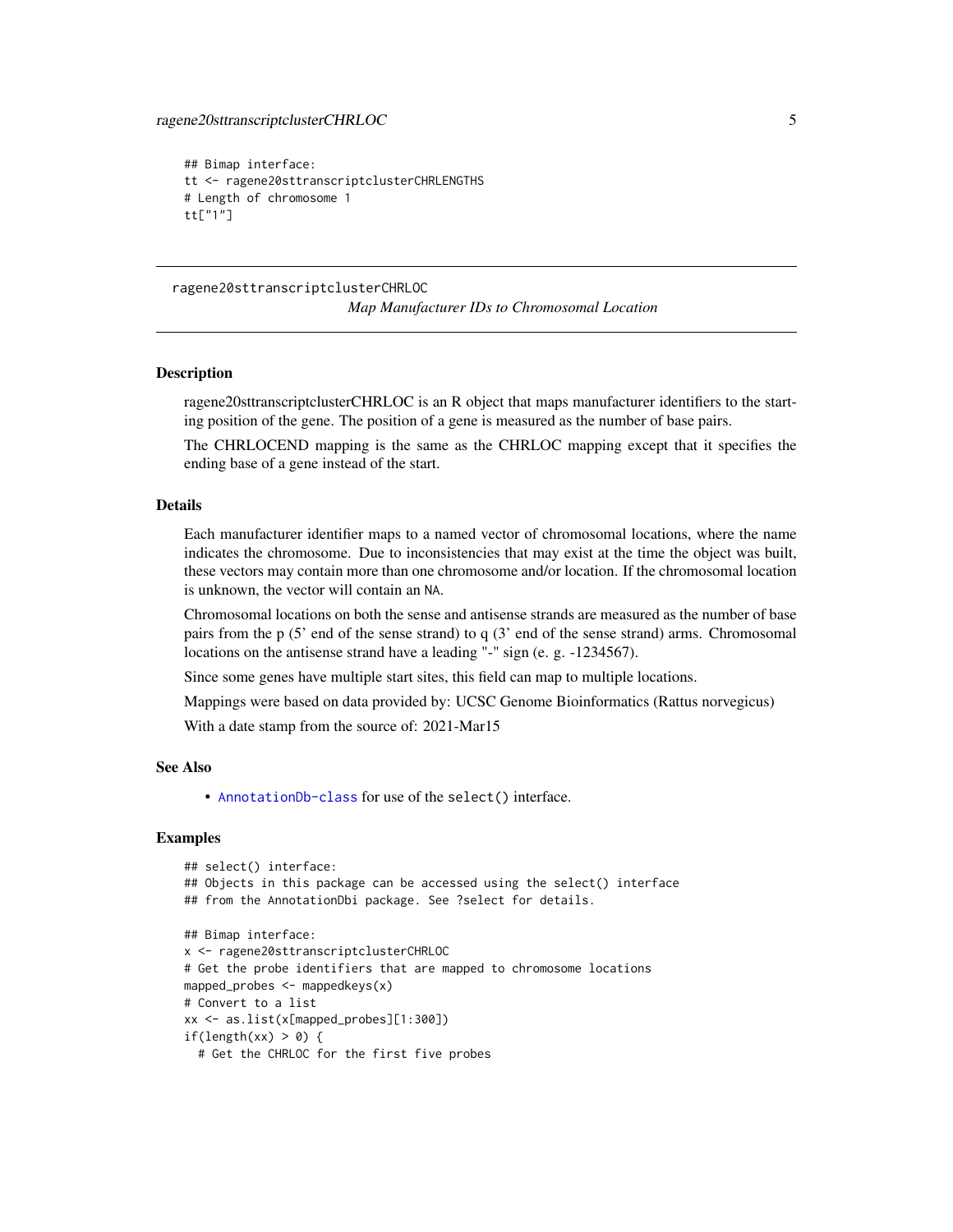```
xx[1:5]
 # Get the first one
 xx[[1]]
}
```
ragene20sttranscriptclusterENSEMBL

*Map Ensembl gene accession numbers with Entrez Gene identifiers*

#### **Description**

ragene20sttranscriptclusterENSEMBL is an R object that contains mappings between manufacturer identifiers and Ensembl gene accession numbers.

#### Details

This object is a simple mapping of manufacturer identifiers to Ensembl gene Accession Numbers.

Mappings were based on data provided by BOTH of these sources: [http://www.ensembl.org/](http://www.ensembl.org/biomart/martview/) [biomart/martview/](http://www.ensembl.org/biomart/martview/) <ftp://ftp.ncbi.nlm.nih.gov/gene/DATA>

For most species, this mapping is a combination of manufacturer to ensembl IDs from BOTH NCBI and ensembl. Users who wish to only use mappings from NCBI are encouraged to see the ncbi2ensembl table in the appropriate organism package. Users who wish to only use mappings from ensembl are encouraged to see the ensembl2ncbi table which is also found in the appropriate organism packages. These mappings are based upon the ensembl table which is contains data from BOTH of these sources in an effort to maximize the chances that you will find a match.

For worms and flies however, this mapping is based only on sources from ensembl, as these organisms do not have ensembl to entrez gene mapping data at NCBI.

#### See Also

• [AnnotationDb-class](#page-0-0) for use of the select() interface.

```
## select() interface:
## Objects in this package can be accessed using the select() interface
## from the AnnotationDbi package. See ?select for details.
## Bimap interface:
x <- ragene20sttranscriptclusterENSEMBL
# Get the entrez gene IDs that are mapped to an Ensembl ID
mapped_genes <- mappedkeys(x)
# Convert to a list
xx <- as.list(x[mapped_genes][1:300])
if(length(xx) > 0) {
 # Get the Ensembl gene IDs for the first five genes
 xx[1:5]
 # Get the first one
```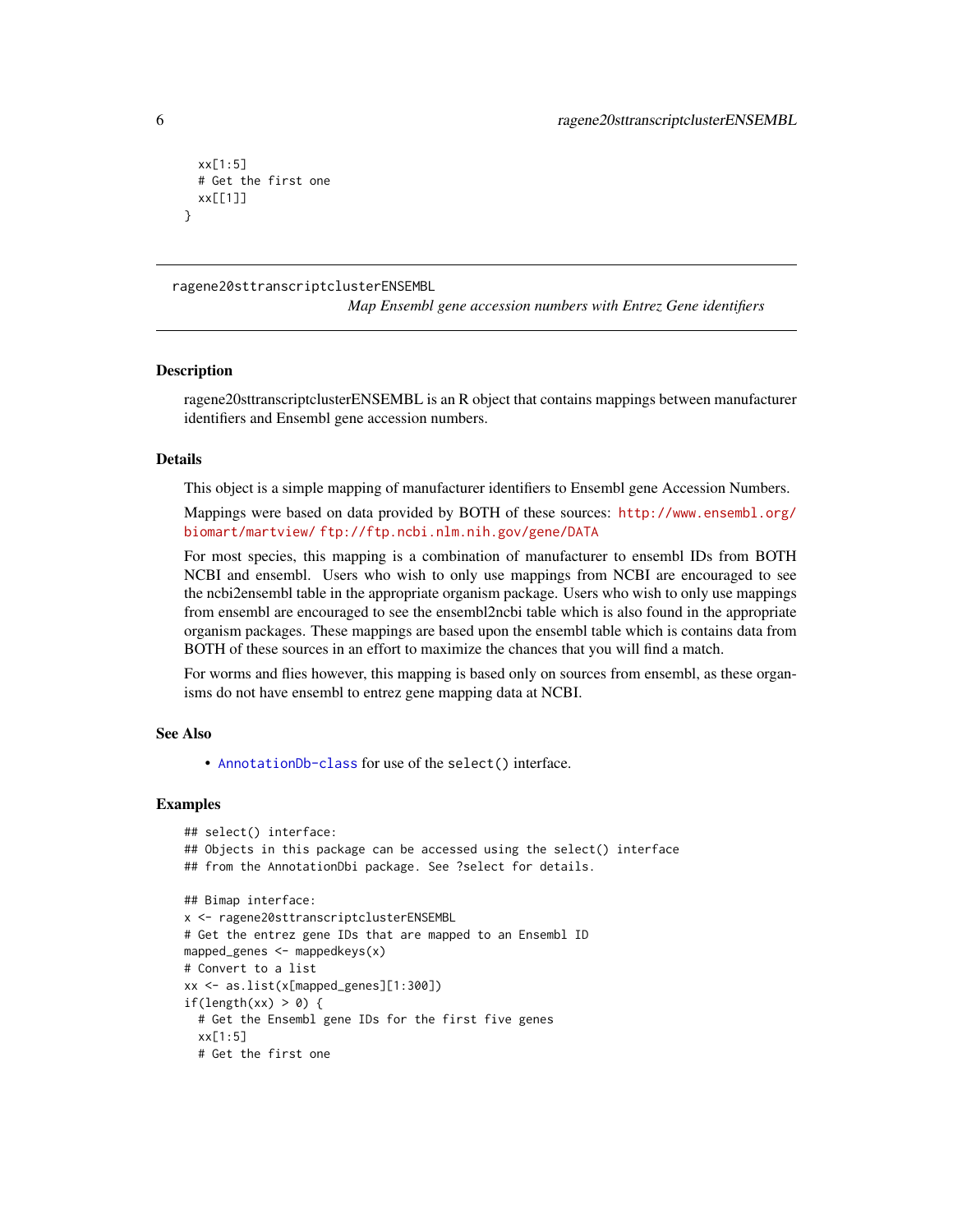## <span id="page-6-0"></span>ragene20sttranscriptclusterENTREZID 7

```
xx[[1]]
}
#For the reverse map ENSEMBL2PROBE:
x <- ragene20sttranscriptclusterENSEMBL2PROBE
mapped_genes <- mappedkeys(x)
# Convert to a list
xx <- as.list(x[mapped_genes][1:300])
if(length(xx) > 0){
   # Gets the entrez gene IDs for the first five Ensembl IDs
   xx[1:5]
   # Get the first one
   xx[[1]]
}
```

```
ragene20sttranscriptclusterENTREZID
```
*Map between Manufacturer Identifiers and Entrez Gene*

#### Description

ragene20sttranscriptclusterENTREZID is an R object that provides mappings between manufacturer identifiers and Entrez Gene identifiers.

## Details

Each manufacturer identifier is mapped to a vector of Entrez Gene identifiers. An NA is assigned to those manufacturer identifiers that can not be mapped to an Entrez Gene identifier at this time.

If a given manufacturer identifier can be mapped to different Entrez Gene identifiers from various sources, we attempt to select the common identifiers. If a concensus cannot be determined, we select the smallest identifier.

Mappings were based on data provided by: Entrez Gene ftp://ftp.ncbi.nlm.nih.gov/gene/DATA With a date stamp from the source of: 2021-Apr14

#### References

<https://www.ncbi.nlm.nih.gov/entrez/query.fcgi?db=gene>

#### See Also

• [AnnotationDb-class](#page-0-0) for use of the select() interface.

```
## select() interface:
```
- ## Objects in this package can be accessed using the select() interface
- ## from the AnnotationDbi package. See ?select for details.
- ## Bimap interface: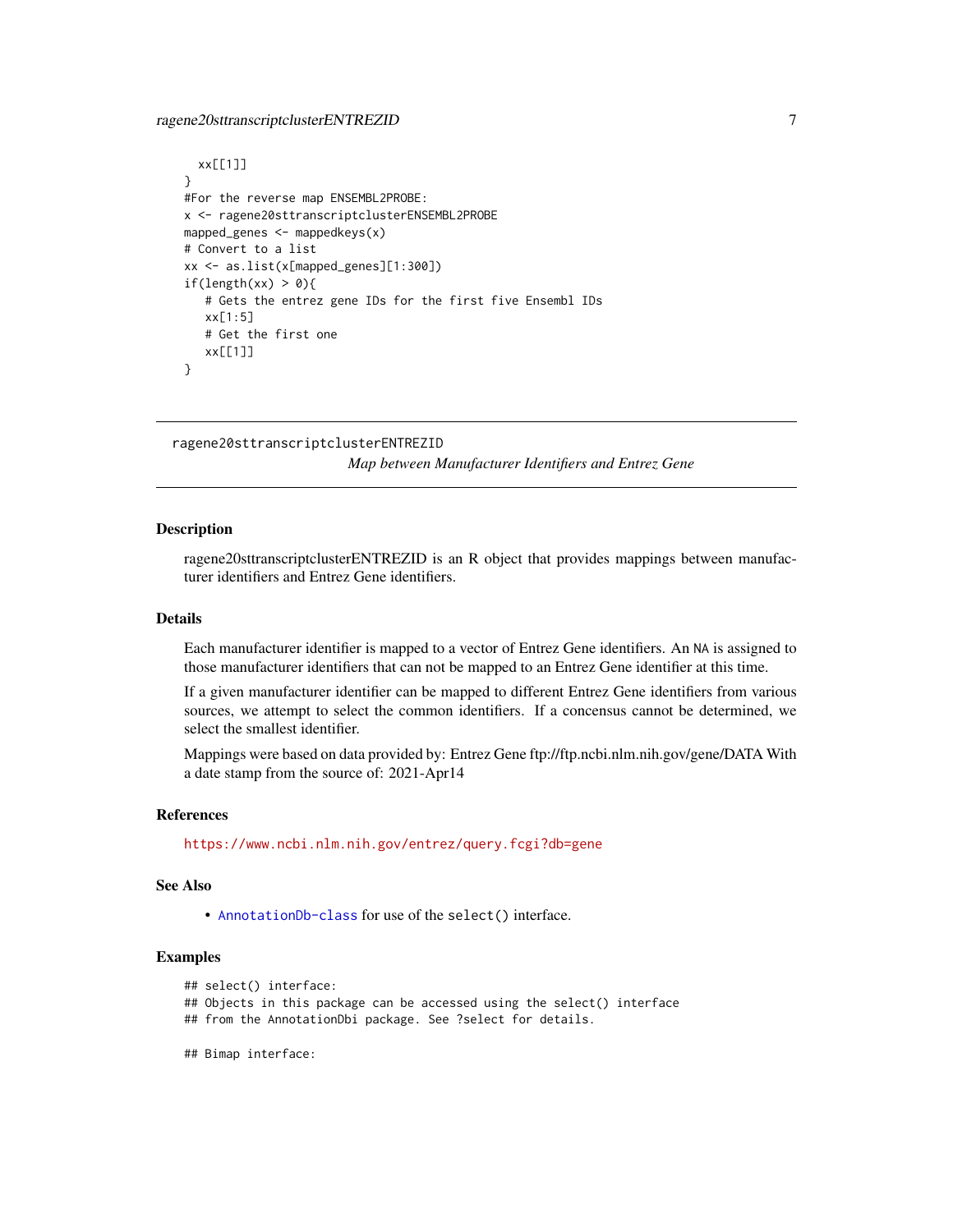```
x <- ragene20sttranscriptclusterENTREZID
# Get the probe identifiers that are mapped to an ENTREZ Gene ID
mapped_probes <- mappedkeys(x)
# Convert to a list
xx <- as.list(x[mapped_probes][1:300])
if(length(xx) > 0) {
 # Get the ENTREZID for the first five probes
 xx[1:5]
 # Get the first one
 xx[[1]]
}
```
ragene20sttranscriptclusterENZYME

*Maps between Manufacturer IDs and Enzyme Commission (EC) Numbers*

#### Description

ragene20sttranscriptclusterENZYME is an R object that provides mappings between manufacturer identifiers and EC numbers. ragene20sttranscriptclusterENZYME2PROBE is an R object that maps Enzyme Commission (EC) numbers to manufacturer identifiers.

#### Details

When the ragene20sttranscriptclusterENZYME maping viewed as a list, each manufacturer identifier maps to a named vector containing the EC number that corresponds to the enzyme produced by that gene. The names corresponds to the manufacturer identifiers. If this information is unknown, the vector will contain an NA.

For the ragene20sttranscriptclusterENZYME2PROBE, each EC number maps to a named vector containing all of the manufacturer identifiers that correspond to the gene that produces that enzyme. The name of the vector corresponds to the EC number.

Enzyme Commission numbers are assigned by the Nomenclature Committee of the International Union of Biochemistry and Molecular Biology <http://www.chem.qmw.ac.uk/iubmb/enzyme/> to allow enzymes to be identified.

An Enzyme Commission number is of the format EC x.y.z.w, where x, y, z, and w are numeric numbers. In ragene20sttranscriptclusterENZYME2PROBE, EC is dropped from the Enzyme Commission numbers.

Enzyme Commission numbers have corresponding names that describe the functions of enzymes in such a way that  $ECx$  is a more general description than  $ECx$ , y that in turn is a more general description than EC x.y.z. The top level EC numbers and names are listed below:

EC 1 oxidoreductases

EC 2 transferases

EC 3 hydrolases

EC 4 lyases

<span id="page-7-0"></span>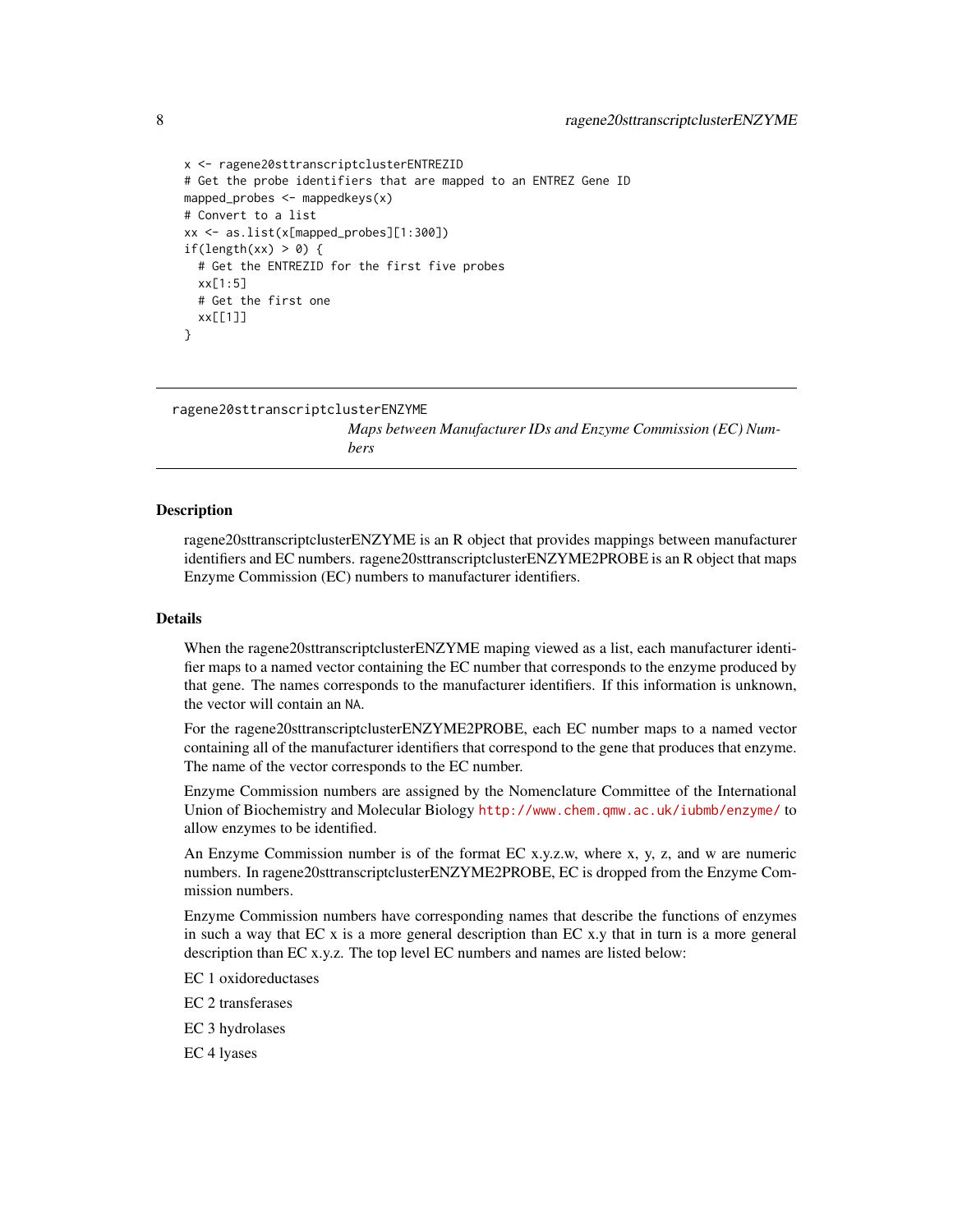EC 5 isomerases

EC 6 ligases

The EC name for a given EC number can be viewed at [http://www.chem.qmul.ac.uk/iupac/](http://www.chem.qmul.ac.uk/iupac/jcbn/index.html#6) [jcbn/index.html#6](http://www.chem.qmul.ac.uk/iupac/jcbn/index.html#6)

Mappings between probe identifiers and enzyme identifiers were obtained using files provided by: KEGG GENOME ftp://ftp.genome.jp/pub/kegg/genomes With a date stamp from the source of: 2011-Mar15

#### References

<ftp://ftp.genome.ad.jp/pub/kegg/pathways>

## See Also

• [AnnotationDb-class](#page-0-0) for use of the select() interface.

```
## select() interface:
## Objects in this package can be accessed using the select() interface
## from the AnnotationDbi package. See ?select for details.
## Bimap interface:
x <- ragene20sttranscriptclusterENZYME
# Get the probe identifiers that are mapped to an EC number
mapped_probes <- mappedkeys(x)
# Convert to a list
xx <- as.list(x[mapped_probes][1:3])
if(length(xx) > 0) {
  # Get the ENZYME for the first five probes
  xx[1:5]
  # Get the first one
  xx[[1]]
}
# Now convert ragene20sttranscriptclusterENZYME2PROBE to a list to see inside
x <- ragene20sttranscriptclusterENZYME2PROBE
mapped_probes <- mappedkeys(x)
## convert to a list
xx <- as.list(x[mapped_probes][1:3])
if(length(xx) > 0){
   # Get the probe identifiers for the first five enzyme
   #commission numbers
   xx[1:5]
   # Get the first one
   xx[[1]]
}
```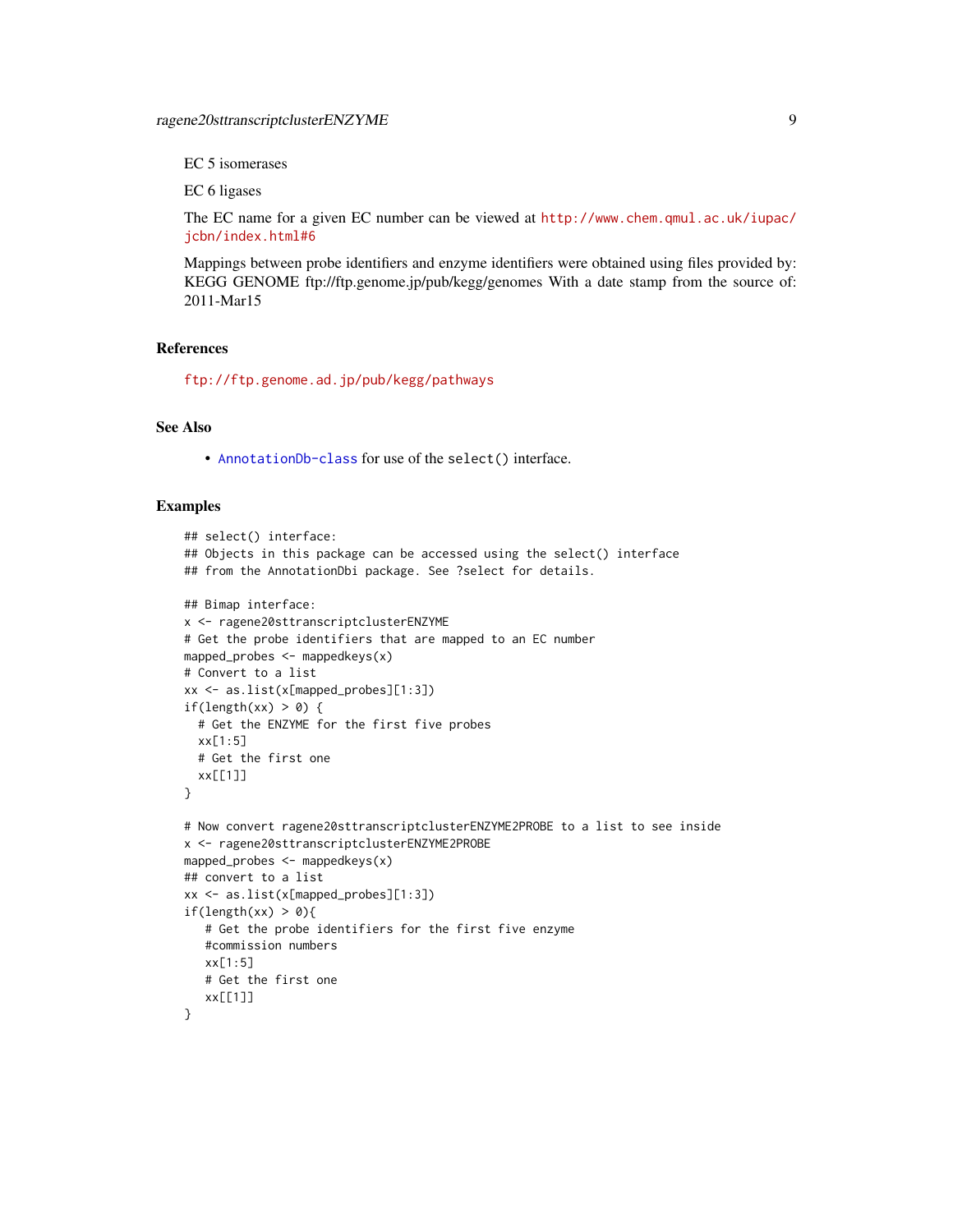#### <span id="page-9-0"></span>ragene20sttranscriptclusterGENENAME

*Map between Manufacturer IDs and Genes*

## Description

ragene20sttranscriptclusterGENENAME is an R object that maps manufacturer identifiers to the corresponding gene name.

#### Details

Each manufacturer identifier maps to a named vector containing the gene name. The vector name corresponds to the manufacturer identifier. If the gene name is unknown, the vector will contain an NA.

Gene names currently include both the official (validated by a nomenclature committee) and preferred names (interim selected for display) for genes. Efforts are being made to differentiate the two by adding a name to the vector.

Mappings were based on data provided by: Entrez Gene ftp://ftp.ncbi.nlm.nih.gov/gene/DATA With a date stamp from the source of: 2021-Apr14

## See Also

• [AnnotationDb-class](#page-0-0) for use of the select() interface.

```
## select() interface:
## Objects in this package can be accessed using the select() interface
## from the AnnotationDbi package. See ?select for details.
## Bimap interface:
x <- ragene20sttranscriptclusterGENENAME
# Get the probe identifiers that are mapped to a gene name
mapped_probes <- mappedkeys(x)
# Convert to a list
xx <- as.list(x[mapped_probes][1:300])
if(length(xx) > 0) {
  # Get the GENENAME for the first five probes
  xx[1:5]
  # Get the first one
  xx[[1]]
}
```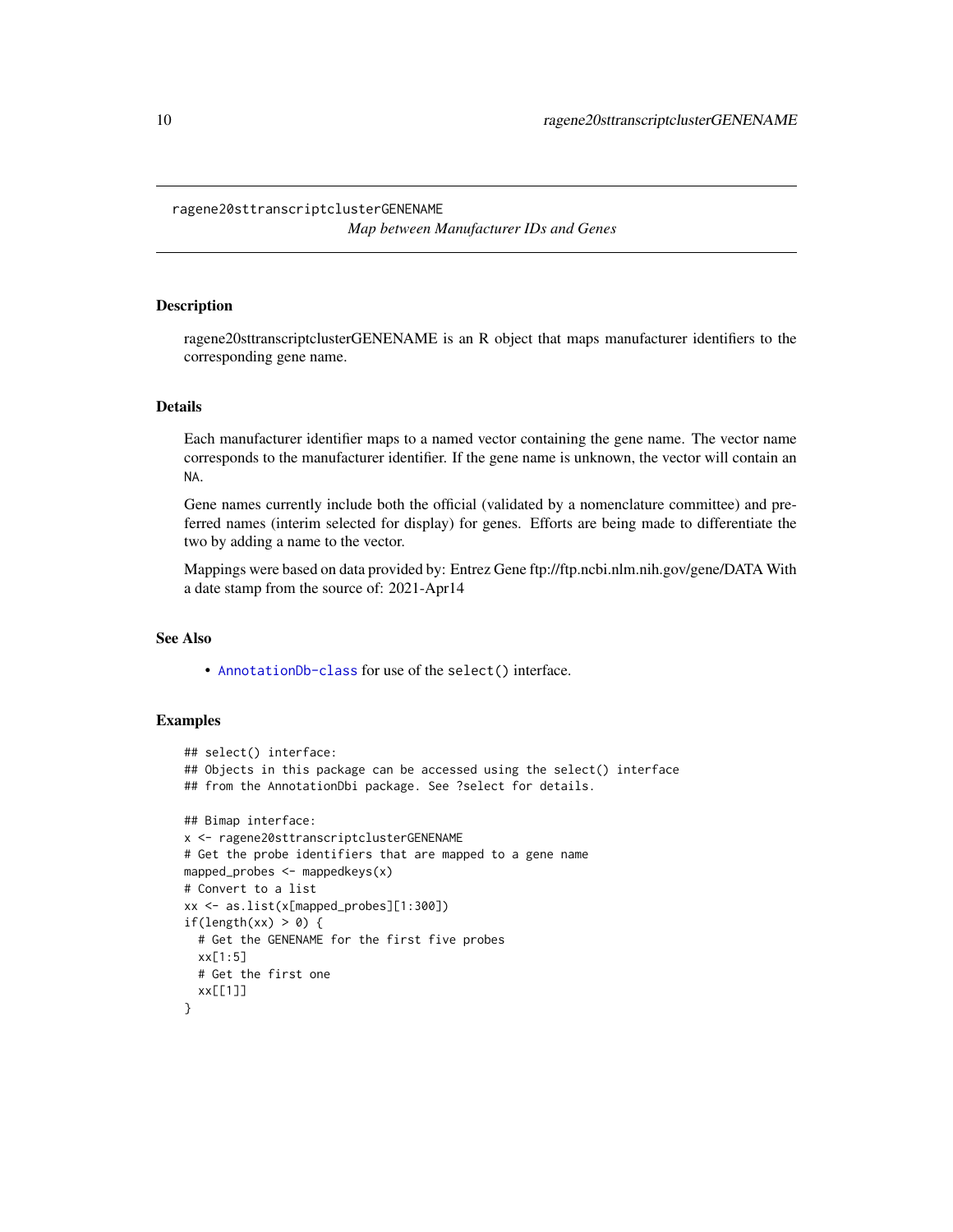<span id="page-10-1"></span>ragene20sttranscriptclusterGO

*Maps between manufacturer IDs and Gene Ontology (GO) IDs*

#### <span id="page-10-0"></span>Description

ragene20sttranscriptclusterGO is an R object that provides mappings between manufacturer identifiers and the GO identifiers that they are directly associated with. This mapping and its reverse mapping (ragene20sttranscriptclusterGO2PROBE) do NOT associate the child terms from the GO ontology with the gene. Only the directly evidenced terms are represented here.

ragene20sttranscriptclusterGO2ALLPROBES is an R object that provides mappings between a given GO identifier and all of the manufacturer identifiers annotated at that GO term OR TO ONE OF IT'S CHILD NODES in the GO ontology. Thus, this mapping is much larger and more inclusive than ragene20sttranscriptclusterGO2PROBE.

#### Details

If ragene20sttranscriptclusterGO is cast as a list, each manufacturer identifier is mapped to a list of lists. The names on the outer list are GO identifiers. Each inner list consists of three named elements: GOID, Ontology, and Evidence.

The GOID element matches the GO identifier named in the outer list and is included for convenience when processing the data using 'lapply'.

The Ontology element indicates which of the three Gene Ontology categories this identifier belongs to. The categories are biological process (BP), cellular component (CC), and molecular function (MF).

The Evidence element contains a code indicating what kind of evidence supports the association of the GO identifier to the manufacturer id. Some of the evidence codes in use include:

IMP: inferred from mutant phenotype

IGI: inferred from genetic interaction

IPI: inferred from physical interaction

ISS: inferred from sequence similarity

IDA: inferred from direct assay

IEP: inferred from expression pattern

IEA: inferred from electronic annotation

TAS: traceable author statement

NAS: non-traceable author statement

ND: no biological data available

IC: inferred by curator

A more complete listing of evidence codes can be found at:

<http://www.geneontology.org/GO.evidence.shtml>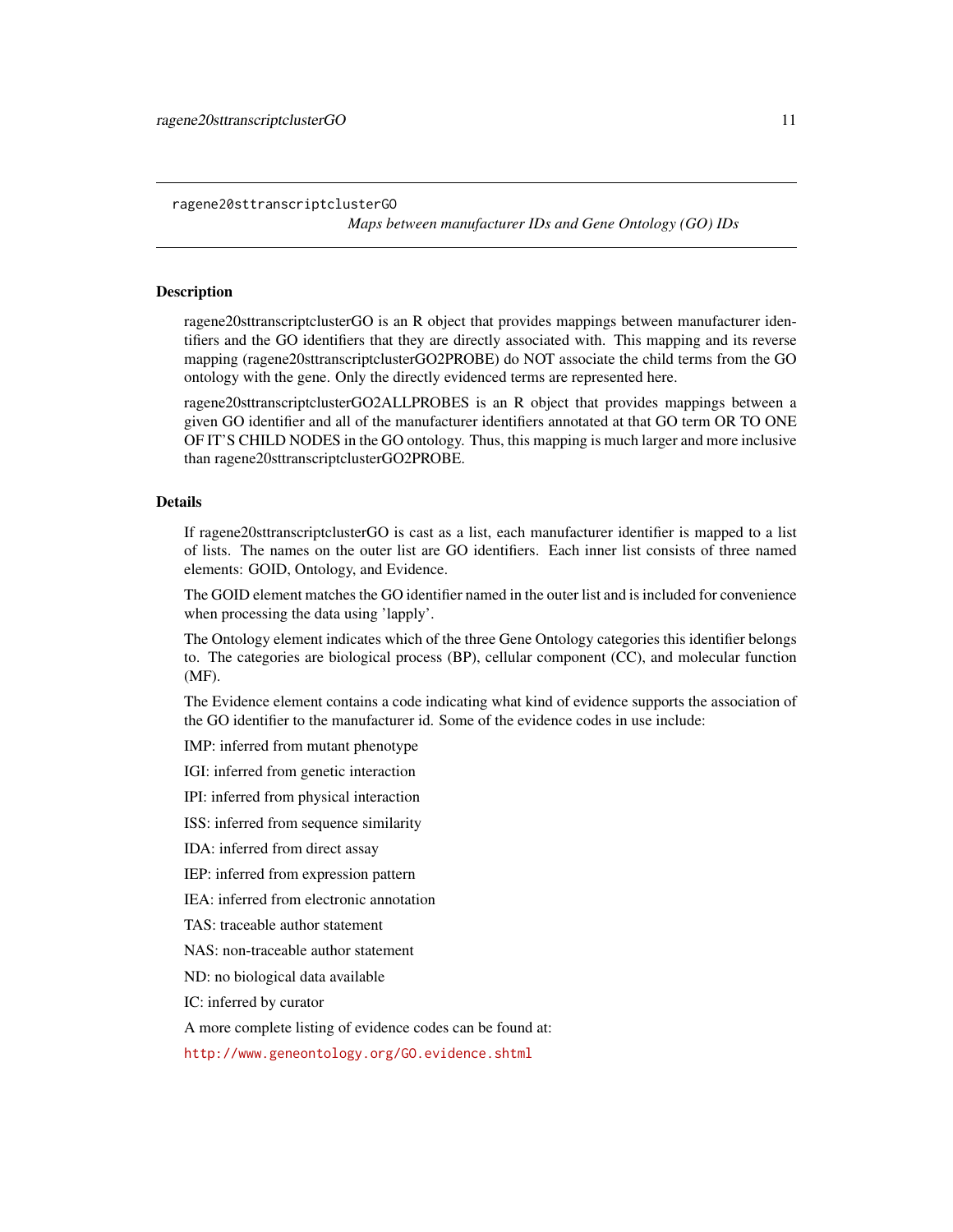<span id="page-11-0"></span>If ragene20sttranscriptclusterGO2ALLPROBES or ragene20sttranscriptclusterGO2PROBE is cast as a list, each GO term maps to a named vector of manufacturer identifiers and evidence codes. A GO identifier may be mapped to the same manufacturer identifier more than once but the evidence code can be different. Mappings between Gene Ontology identifiers and Gene Ontology terms and other information are available in a separate data package named GO.

Whenever any of these mappings are cast as a data.frame, all the results will be output in an appropriate tabular form.

Mappings between manufacturer identifiers and GO information were obtained through their mappings to manufacturer identifiers. NAs are assigned to manufacturer identifiers that can not be mapped to any Gene Ontology information. Mappings between Gene Ontology identifiers an Gene Ontology terms and other information are available in a separate data package named GO.

All mappings were based on data provided by: Gene Ontology http://current.geneontology.org/ontology/gobasic.obo With a date stamp from the source of: 2021-02-01

#### References

<ftp://ftp.ncbi.nlm.nih.gov/gene/DATA/>

#### See Also

- [ragene20sttranscriptclusterGO2ALLPROBES](#page-10-0)
- [AnnotationDb-class](#page-0-0) for use of the select() interface.

```
## select() interface:
## Objects in this package can be accessed using the select() interface
## from the AnnotationDbi package. See ?select for details.
## Bimap interface:
x <- ragene20sttranscriptclusterGO
# Get the manufacturer identifiers that are mapped to a GO ID
mapped_genes <- mappedkeys(x)
# Convert to a list
xx <- as.list(x[mapped_genes][1:300])
if(length(xx) > 0) {
    # Try the first one
    got \leftarrow xx[[1]]got[[1]][["GOID"]]
    got[[1]][["Ontology"]]
    got[[1]][["Evidence"]]
}
# For the reverse map:
x <- ragene20sttranscriptclusterGO2PROBE
mapped_genes <- mappedkeys(x)
# Convert to a list
xx <- as.list(x[mapped_genes][1:300])
if(length(xx) > 0){
    # Gets the manufacturer ids for the top 2nd and 3nd GO identifiers
    goids \leq -x \times [2:3]
```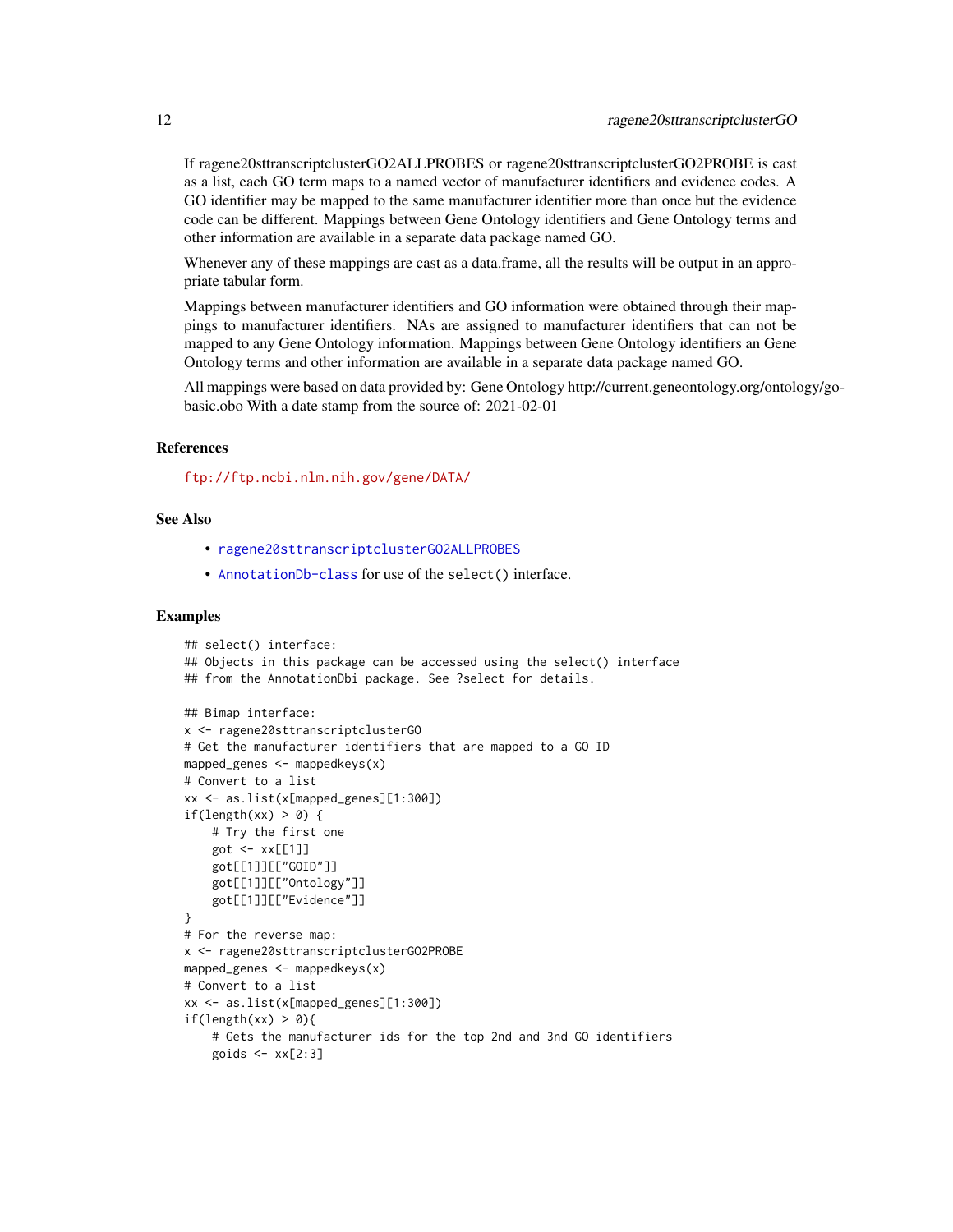```
# Gets the manufacturer ids for the first element of goids
    goids[[1]]
    # Evidence code for the mappings
   names(goids[[1]])
}
x <- ragene20sttranscriptclusterGO2ALLPROBES
mapped_genes <- mappedkeys(x)
# Convert ragene20sttranscriptclusterGO2ALLPROBES to a list
xx <- as.list(x[mapped_genes][1:300])
if(length(xx) > 0){
# Gets the manufacturer identifiers for the top 2nd and 3nd GO identifiers
    goids \leq -x \times [2:3]# Gets all the manufacturer identifiers for the first element of goids
   goids[[1]]
    # Evidence code for the mappings
   names(goids[[1]])
}
```
ragene20sttranscriptclusterMAPCOUNTS

*Number of mapped keys for the maps in package ragene20sttranscriptcluster.db*

#### **Description**

DEPRECATED. Counts in the MAPCOUNT table are out of sync and should not be used.

ragene20sttranscriptclusterMAPCOUNTS provides the "map count" (i.e. the count of mapped keys) for each map in package ragene20sttranscriptcluster.db.

#### Details

DEPRECATED. Counts in the MAPCOUNT table are out of sync and should not be used.

This "map count" information is precalculated and stored in the package annotation DB. This allows some quality control and is used by the [checkMAPCOUNTS](#page-0-0) function defined in AnnotationDbi to compare and validate different methods (like count.mappedkeys $(x)$  or sum(!is.na(as.list(x)))) for getting the "map count" of a given map.

ragene20sttranscriptclusterORGANISM

*The Organism information for ragene20sttranscriptcluster*

#### Description

ragene20sttranscriptclusterORGANISM is an R object that contains a single item: a character string that names the organism for which ragene20sttranscriptcluster was built. ragene20sttranscriptclusterORGPKG is an R object that contains a chararcter vector with the name of the organism package that a chip package depends on for its gene-centric annotation.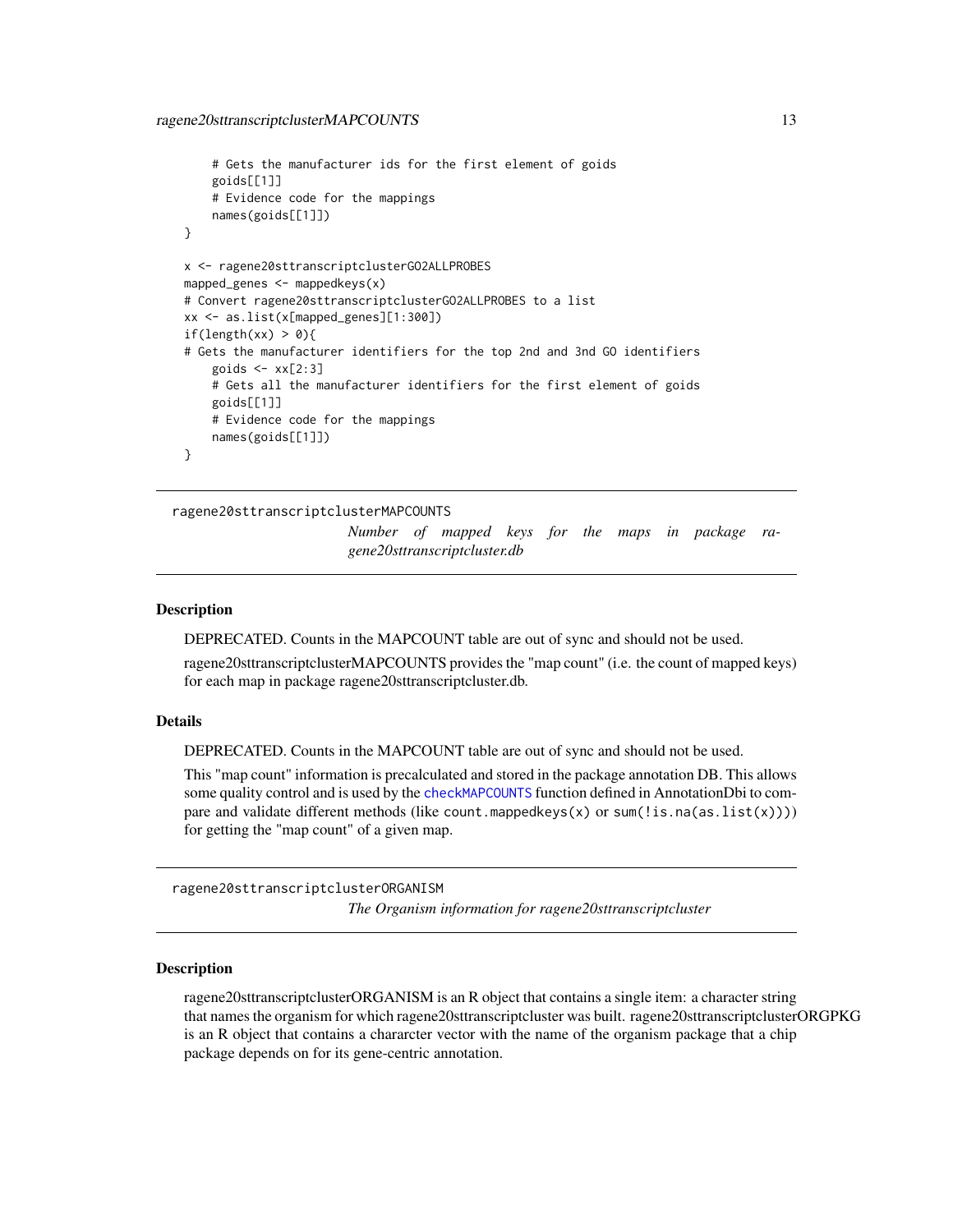## Details

Although the package name is suggestive of the organism for which it was built, ragene20sttranscriptclusterORGANISM provides a simple way to programmatically extract the organism name. ragene20sttranscriptclusterORGPKG provides a simple way to programmatically extract the name of the parent organism package. The parent organism package is a strict dependency for chip packages as this is where the gene cetric information is ultimately extracted from. The full package name will always be this string plus the extension ".db". But most programatic acces will not require this extension, so its more convenient to leave it out.

#### See Also

• [AnnotationDb-class](#page-0-0) for use of the select() interface.

#### Examples

```
## select() interface:
## Objects in this package can be accessed using the select() interface
## from the AnnotationDbi package. See ?select for details.
## Bimap interface:
ragene20sttranscriptclusterORGANISM
ragene20sttranscriptclusterORGPKG
```
ragene20sttranscriptclusterPATH

*Mappings between probe identifiers and KEGG pathway identifiers*

## Description

KEGG (Kyoto Encyclopedia of Genes and Genomes) maintains pathway data for various organisms.

ragene20sttranscriptclusterPATH maps probe identifiers to the identifiers used by KEGG for pathways in which the genes represented by the probe identifiers are involved

ragene20sttranscriptclusterPATH2PROBE is an R object that provides mappings between KEGG identifiers and manufacturer identifiers.

## Details

Each KEGG pathway has a name and identifier. Pathway name for a given pathway identifier can be obtained using the KEGG data package that can either be built using AnnBuilder or downloaded from Bioconductor <http://www.bioconductor.org>.

Graphic presentations of pathways are searchable at url http://www.genome.ad.jp/kegg/pathway.html by using pathway identifiers as keys.

Mappings were based on data provided by: KEGG GENOME ftp://ftp.genome.jp/pub/kegg/genomes With a date stamp from the source of: 2011-Mar15

<span id="page-13-0"></span>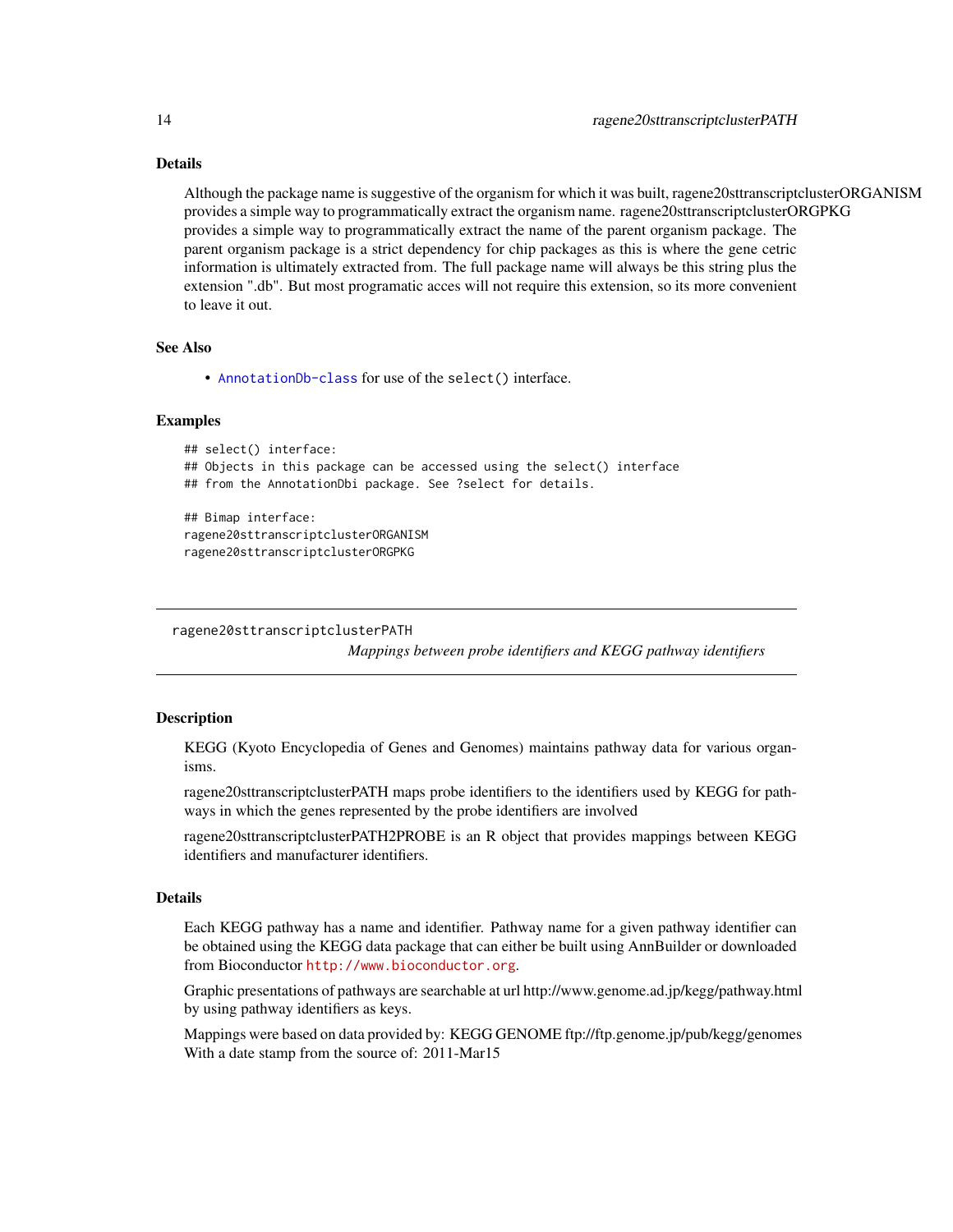## <span id="page-14-0"></span>References

<http://www.genome.ad.jp/kegg/>

#### See Also

• [AnnotationDb-class](#page-0-0) for use of the select() interface.

### Examples

```
## select() interface:
## Objects in this package can be accessed using the select() interface
## from the AnnotationDbi package. See ?select for details.
## Bimap interface:
x <- ragene20sttranscriptclusterPATH
# Get the probe identifiers that are mapped to a KEGG pathway ID
mapped_probes <- mappedkeys(x)
# Convert to a list
xx <- as.list(x[mapped_probes][1:300])
if(length(xx) > 0) {
  # Get the PATH for the first five probes
  xx[1:5]
  # Get the first one
  xx[[1]]
}
x <- ragene20sttranscriptclusterPATH
mapped_probes <- mappedkeys(x)
# Now convert the ragene20sttranscriptclusterPATH2PROBE object to a list
xx <- as.list(x[mapped_probes][1:300])
if(length(xx) > 0){
    # Get the probe identifiers for the first two pathway identifiers
    xx[1:2]
    # Get the first one
    xx[[1]]
}
```
ragene20sttranscriptclusterPFAM

*Maps between Manufacturer Identifiers and PFAM Identifiers*

#### **Description**

ragene20sttranscriptclusterPFAM is an R object that provides mappings between manufacturer identifiers and PFAM identifiers.

#### Details

The bimap interface for PFAM is defunct. Please use select() interface to PFAM identifiers. See ?AnnotationDbi::select for details.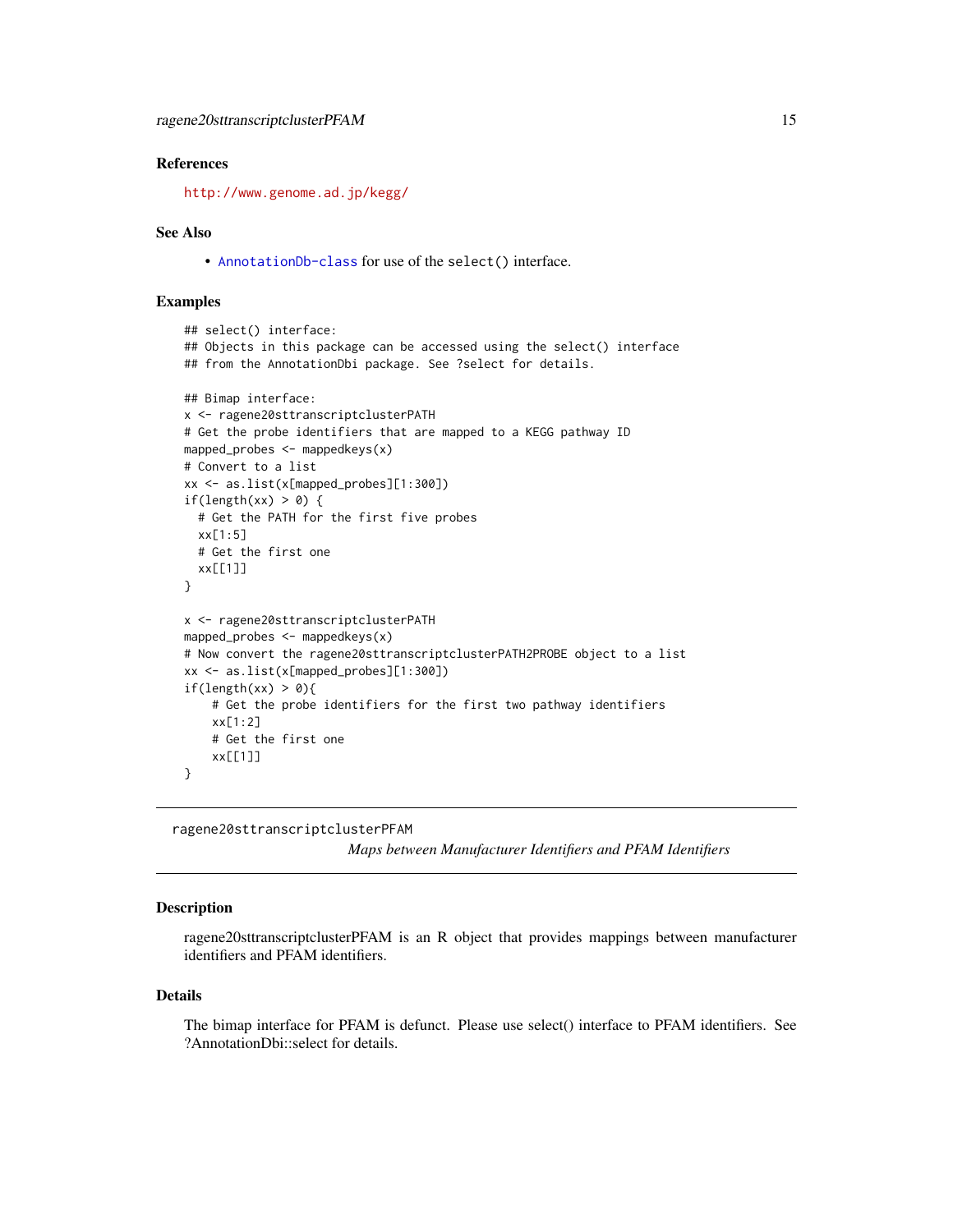```
ragene20sttranscriptclusterPMID
```
*Maps between Manufacturer Identifiers and PubMed Identifiers*

#### **Description**

ragene20sttranscriptclusterPMID is an R object that provides mappings between manufacturer identifiers and PubMed identifiers. ragene20sttranscriptclusterPMID2PROBE is an R object that provides mappings between PubMed identifiers and manufacturer identifiers.

#### Details

When ragene20sttranscriptclusterPMID is viewed as a list each manufacturer identifier is mapped to a named vector of PubMed identifiers. The name associated with each vector corresponds to the manufacturer identifier. The length of the vector may be one or greater, depending on how many PubMed identifiers a given manufacturer identifier is mapped to. An NA is reported for any manufacturer identifier that cannot be mapped to a PubMed identifier.

When ragene20sttranscriptclusterPMID2PROBE is viewed as a list each PubMed identifier is mapped to a named vector of manufacturer identifiers. The name represents the PubMed identifier and the vector contains all manufacturer identifiers that are represented by that PubMed identifier. The length of the vector may be one or longer, depending on how many manufacturer identifiers are mapped to a given PubMed identifier.

Titles, abstracts, and possibly full texts of articles can be obtained from PubMed by providing a valid PubMed identifier. The pubmed function of annotate can also be used for the same purpose.

Mappings were based on data provided by: Entrez Gene ftp://ftp.ncbi.nlm.nih.gov/gene/DATA With a date stamp from the source of: 2021-Apr14

#### References

<https://www.ncbi.nlm.nih.gov/entrez/query.fcgi?db=PubMed>

#### See Also

• [AnnotationDb-class](#page-0-0) for use of the select() interface.

```
## select() interface:
## Objects in this package can be accessed using the select() interface
## from the AnnotationDbi package. See ?select for details.
## Bimap interface:
x <- ragene20sttranscriptclusterPMID
# Get the probe identifiers that are mapped to any PubMed ID
mapped_probes <- mappedkeys(x)
# Convert to a list
xx <- as.list(x[mapped_probes][1:300])
```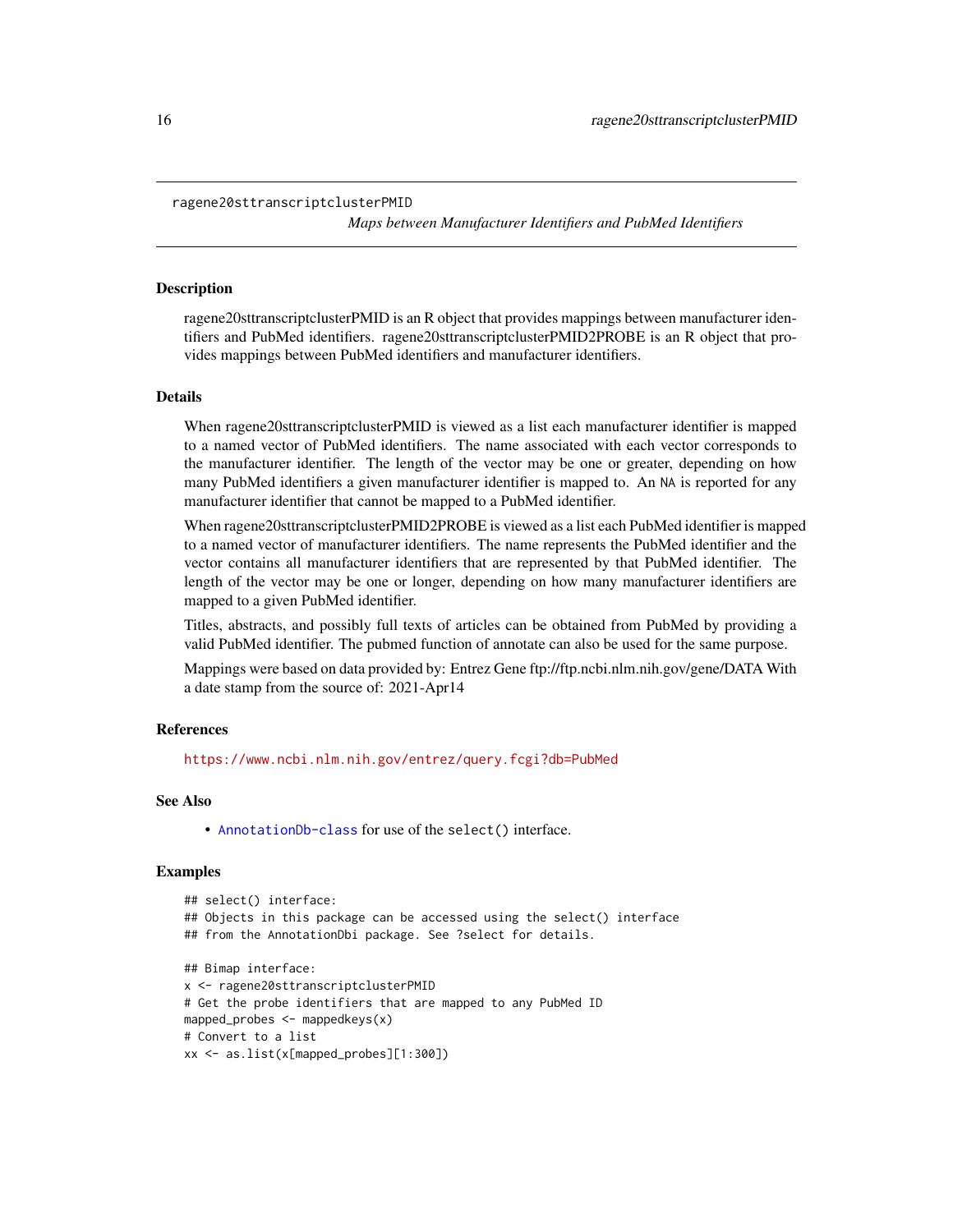```
if(length(xx) > 0){
    # Get the PubMed identifiers for the first two probe identifiers
   xx[1:2]
   # Get the first one
   xx[[1]]
    if(interactive() && !is.null(xx[[1]]) && !is.na(xx[[1]])
      && require(annotate)){
       # Get article information as XML files
       xmls < -pubmed(xx[[1]], disp = "data")# View article information using a browser
       pubmed(xx[[1]], disp = "browser")
    }
}
x <- ragene20sttranscriptclusterPMID2PROBE
mapped_probes <- mappedkeys(x)
# Now convert the reverse map object ragene20sttranscriptclusterPMID2PROBE to a list
xx <- as.list(x[mapped_probes][1:300])
if(length(xx) > 0){
    # Get the probe identifiers for the first two PubMed identifiers
   xx[1:2]
    # Get the first one
   xx[[1]]
    if(interactive() && require(annotate)){
       # Get article information as XML files for a PubMed id
       xmls <- pubmed(names(xx)[1], disp = "data")
       # View article information using a browser
       pubmed(names(xx)[1], disp = "browser")
   }
}
```
ragene20sttranscriptclusterPROSITE

*Maps between Manufacturer Identifiers and PROSITE Identifiers*

#### Description

ragene20sttranscriptclusterPROSITE is an R object that provides mappings between manufacturer identifiers and PROSITE identifiers.

## Details

The bimap interface for PROSITE is defunct. Please use select() interface to PROSITE identifiers. See ?AnnotationDbi::select for details.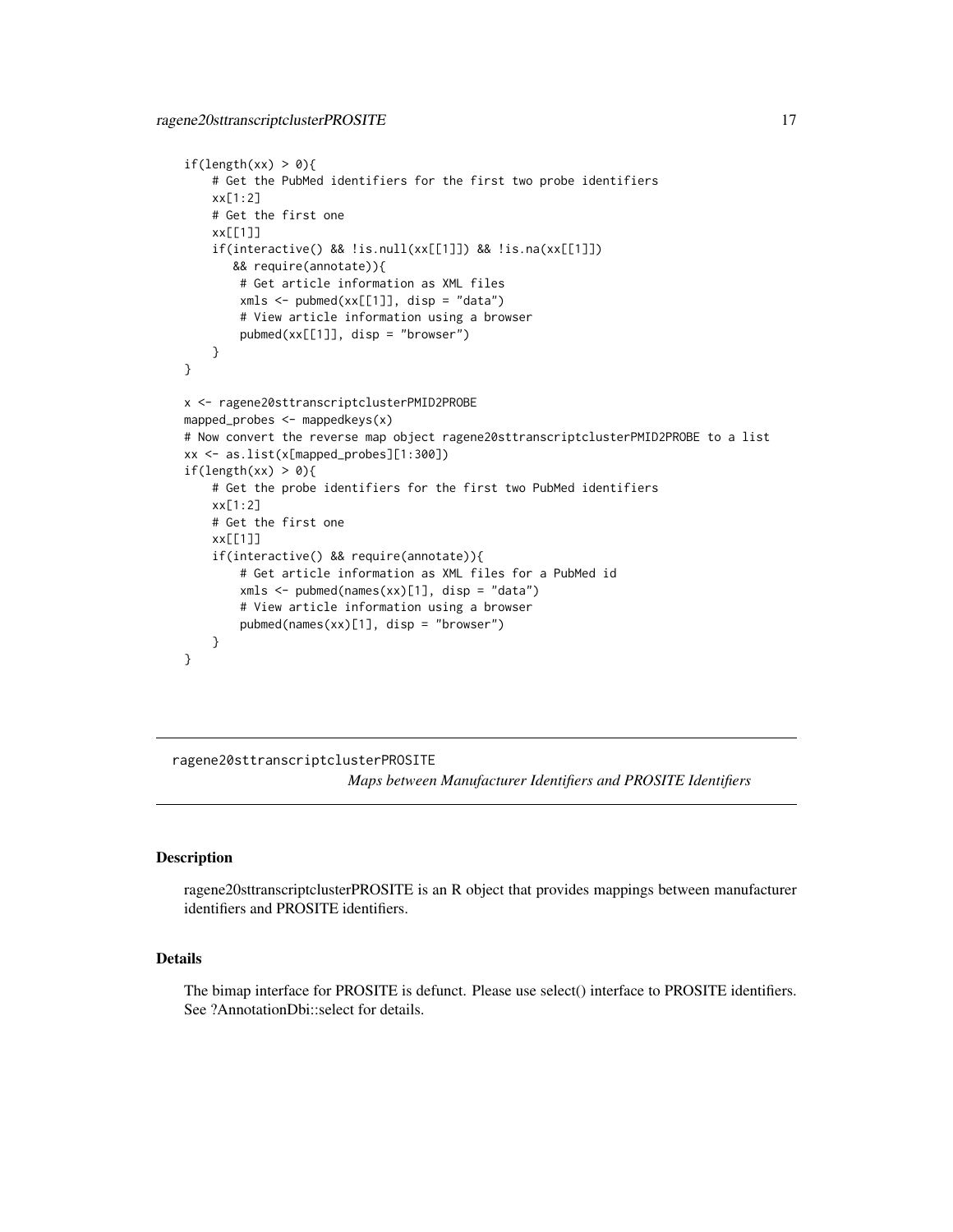#### <span id="page-17-0"></span>ragene20sttranscriptclusterREFSEQ

*Map between Manufacturer Identifiers and RefSeq Identifiers*

## Description

ragene20sttranscriptclusterREFSEQ is an R object that provides mappings between manufacturer identifiers and RefSeq identifiers.

## Details

Each manufacturer identifier is mapped to a named vector of RefSeq identifiers. The name represents the manufacturer identifier and the vector contains all RefSeq identifiers that can be mapped to that manufacturer identifier. The length of the vector may be one or greater, depending on how many RefSeq identifiers a given manufacturer identifier can be mapped to. An NA is reported for any manufacturer identifier that cannot be mapped to a RefSeq identifier at this time.

RefSeq identifiers differ in format according to the type of record the identifiers are for as shown below:

NG\\_XXXXX: RefSeq accessions for genomic region (nucleotide) records

NM\\_XXXXX: RefSeq accessions for mRNA records

NC\\_XXXXX: RefSeq accessions for chromosome records

NP\\_XXXXX: RefSeq accessions for protein records

XR\\_XXXXX: RefSeq accessions for model RNAs that are not associated with protein products

XM\\_XXXXX: RefSeq accessions for model mRNA records

XP\\_XXXXX: RefSeq accessions for model protein records

Where XXXXX is a sequence of integers.

NCBI <https://www.ncbi.nlm.nih.gov/RefSeq/> allows users to query the RefSeq database using RefSeq identifiers.

Mappings were based on data provided by: Entrez Gene ftp://ftp.ncbi.nlm.nih.gov/gene/DATA With a date stamp from the source of: 2021-Apr14

## References

<https://www.ncbi.nlm.nih.gov> <https://www.ncbi.nlm.nih.gov/RefSeq/>

## See Also

• [AnnotationDb-class](#page-0-0) for use of the select() interface.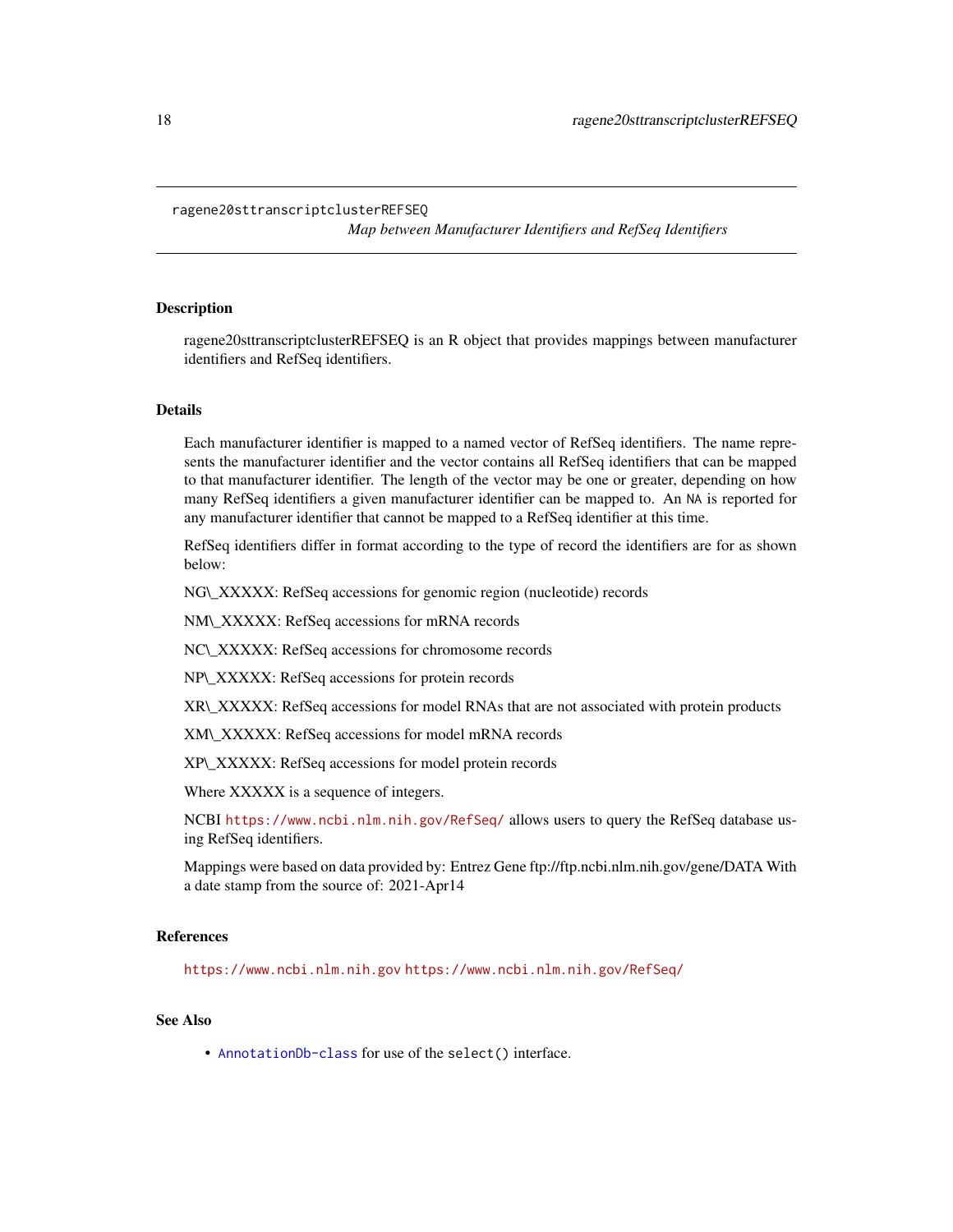#### <span id="page-18-0"></span>Examples

```
## select() interface:
## Objects in this package can be accessed using the select() interface
## from the AnnotationDbi package. See ?select for details.
## Bimap interface:
x <- ragene20sttranscriptclusterREFSEQ
# Get the probe identifiers that are mapped to any RefSeq ID
mapped_probes <- mappedkeys(x)
# Convert to a list
xx <- as.list(x[mapped_probes][1:300])
if(length(xx) > 0) {
  # Get the REFSEQ for the first five probes
  xx[1:5]
  # Get the first one
  xx[[1]]
}
```
ragene20sttranscriptclusterSYMBOL

*Map between Manufacturer Identifiers and Gene Symbols*

#### Description

ragene20sttranscriptclusterSYMBOL is an R object that provides mappings between manufacturer identifiers and gene abbreviations.

## Details

Each manufacturer identifier is mapped to an abbreviation for the corresponding gene. An NA is reported if there is no known abbreviation for a given gene.

Symbols typically consist of 3 letters that define either a single gene (ABC) or multiple genes (ABC1, ABC2, ABC3). Gene symbols can be used as key words to query public databases such as Entrez Gene.

Mappings were based on data provided by: Entrez Gene ftp://ftp.ncbi.nlm.nih.gov/gene/DATA With a date stamp from the source of: 2021-Apr14

## References

<https://www.ncbi.nlm.nih.gov/entrez/query.fcgi?db=gene>

#### See Also

• [AnnotationDb-class](#page-0-0) for use of the select() interface.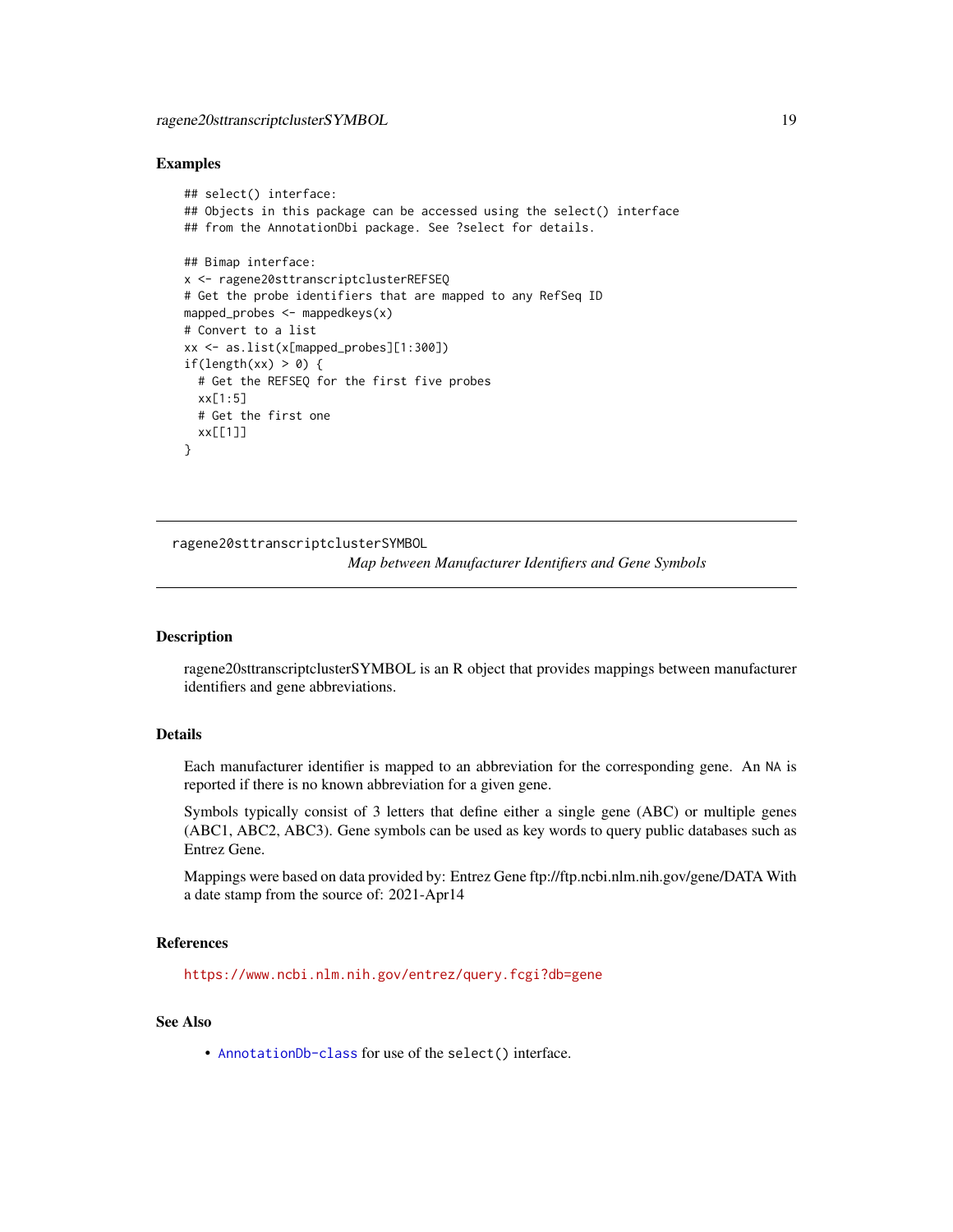#### Examples

```
## select() interface:
## Objects in this package can be accessed using the select() interface
## from the AnnotationDbi package. See ?select for details.
## Bimap interface:
x <- ragene20sttranscriptclusterSYMBOL
# Get the probe identifiers that are mapped to a gene symbol
mapped_probes <- mappedkeys(x)
# Convert to a list
xx <- as.list(x[mapped_probes][1:300])
if(length(xx) > 0) {
  # Get the SYMBOL for the first five probes
  xx[1:5]
  # Get the first one
  xx[[1]]
}
```
ragene20sttranscriptclusterUNIPROT

*Map Uniprot accession numbers with Entrez Gene identifiers*

## **Description**

ragene20sttranscriptclusterUNIPROT is an R object that contains mappings between the manufacturer identifiers and Uniprot accession numbers.

#### Details

This object is a simple mapping of manufacturer identifiers to Uniprot Accessions.

Mappings were based on data provided by NCBI (link above) with an exception for fly, which required retrieving the data from ensembl <http://www.ensembl.org/biomart/martview/>

#### See Also

• [AnnotationDb-class](#page-0-0) for use of the select() interface.

```
## select() interface:
## Objects in this package can be accessed using the select() interface
## from the AnnotationDbi package. See ?select for details.
## Bimap interface:
x <- ragene20sttranscriptclusterUNIPROT
# Get the entrez gene IDs that are mapped to an Uniprot ID
mapped_genes <- mappedkeys(x)
# Convert to a list
xx <- as.list(x[mapped_genes][1:300])
```
<span id="page-19-0"></span>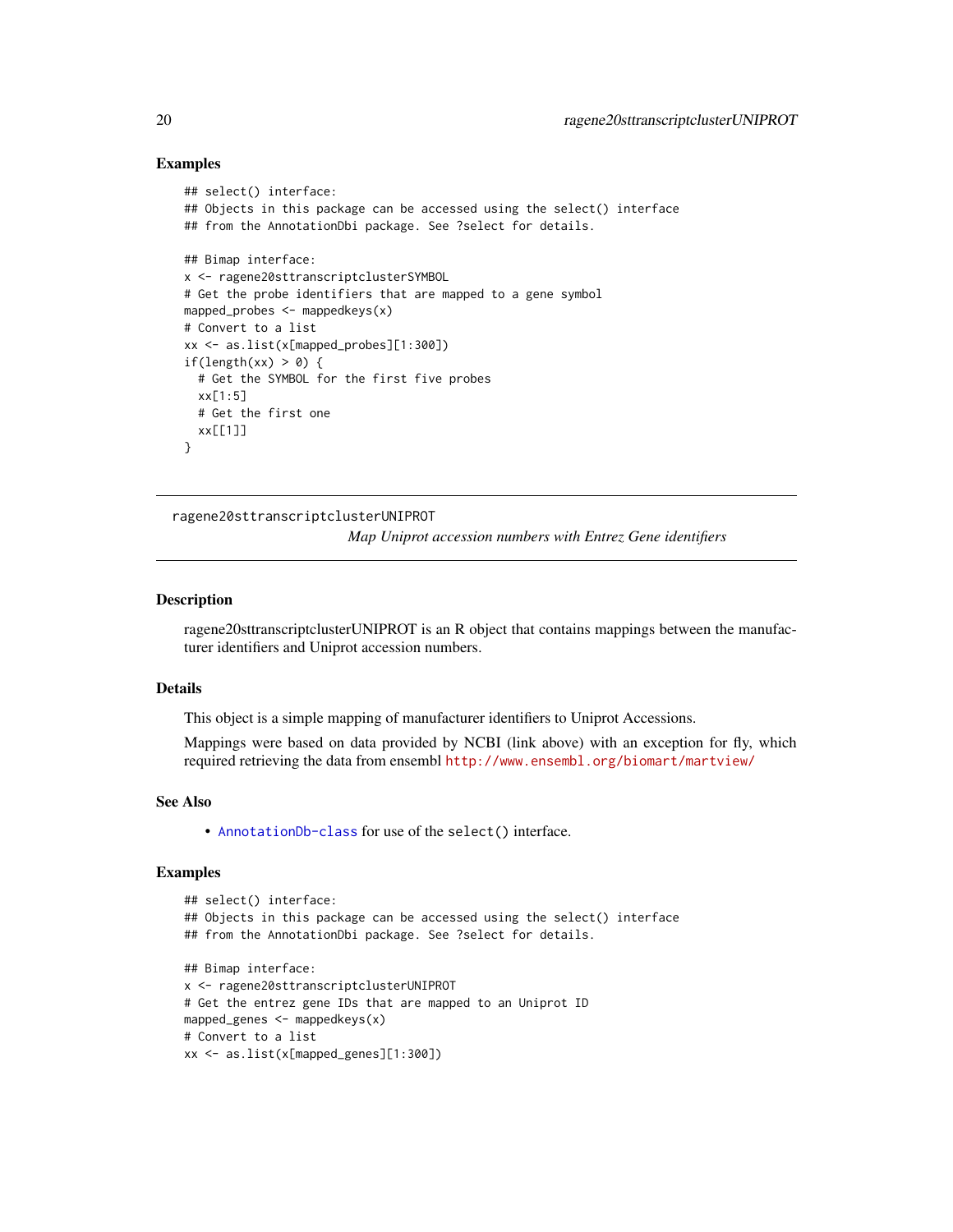```
if(length(xx) > 0) {
 # Get the Uniprot IDs for the first five genes
 xx[1:5]
 # Get the first one
 xx[[1]]
}
```
ragene20sttranscriptcluster\_dbconn

*Collect information about the package annotation DB*

## Description

Some convenience functions for getting a connection object to (or collecting information about) the package annotation DB.

#### Usage

```
ragene20sttranscriptcluster_dbconn()
ragene20sttranscriptcluster_dbfile()
ragene20sttranscriptcluster_dbschema(file="", show.indices=FALSE)
ragene20sttranscriptcluster_dbInfo()
```
## Arguments

| file         | A connection, or a character string naming the file to print to (see the file<br>argument of the cat function for the details). |
|--------------|---------------------------------------------------------------------------------------------------------------------------------|
| show.indices | The CREATE INDEX statements are not shown by default. Use show, indices=TRUE<br>to get them.                                    |

#### Details

ragene20sttranscriptcluster\_dbconn returns a connection object to the package annotation DB. IMPORTANT: Don't call [dbDisconnect](#page-0-0) on the connection object returned by ragene20sttranscriptcluster\_dbconn or you will break all the [AnnDbObj](#page-0-0) objects defined in this package!

ragene20sttranscriptcluster\_dbfile returns the path (character string) to the package annotation DB (this is an SQLite file).

ragene20sttranscriptcluster\_dbschema prints the schema definition of the package annotation DB.

ragene20sttranscriptcluster\_dbInfo prints other information about the package annotation DB.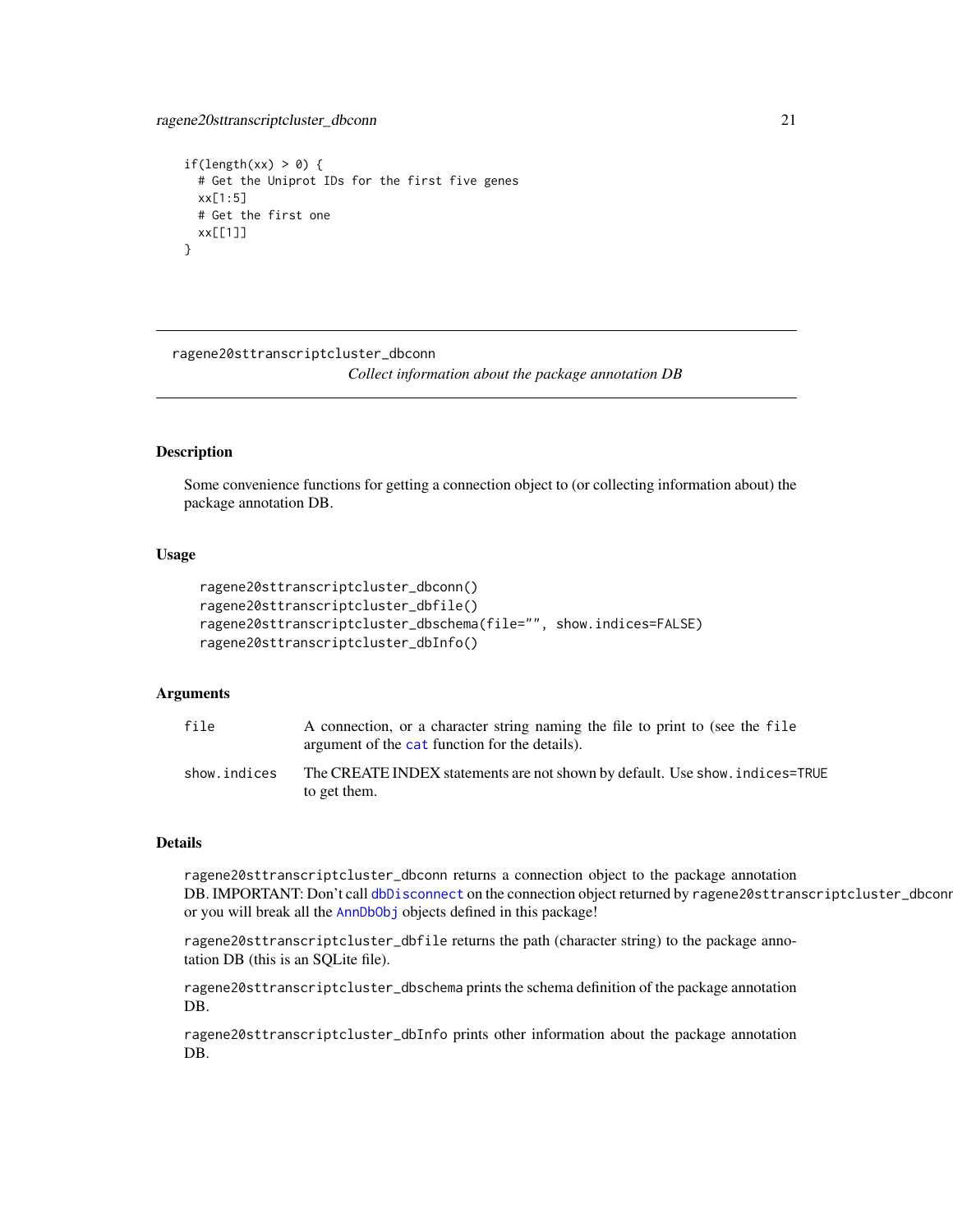## <span id="page-21-0"></span>Value

ragene20sttranscriptcluster\_dbconn: a DBIConnection object representing an open connection to the package annotation DB.

ragene20sttranscriptcluster\_dbfile: a character string with the path to the package annotation DB.

ragene20sttranscriptcluster\_dbschema: none (invisible NULL).

ragene20sttranscriptcluster\_dbInfo: none (invisible NULL).

## See Also

[dbGetQuery](#page-0-0), [dbConnect](#page-0-0), [dbconn](#page-0-0), [dbfile](#page-0-0), [dbschema](#page-0-0), [dbInfo](#page-0-0)

## Examples

```
library(DBI)
## Count the number of rows in the "probes" table:
dbGetQuery(ragene20sttranscriptcluster_dbconn(), "SELECT COUNT(*) FROM probes")
```
ragene20sttranscriptcluster\_dbschema()

ragene20sttranscriptcluster\_dbInfo()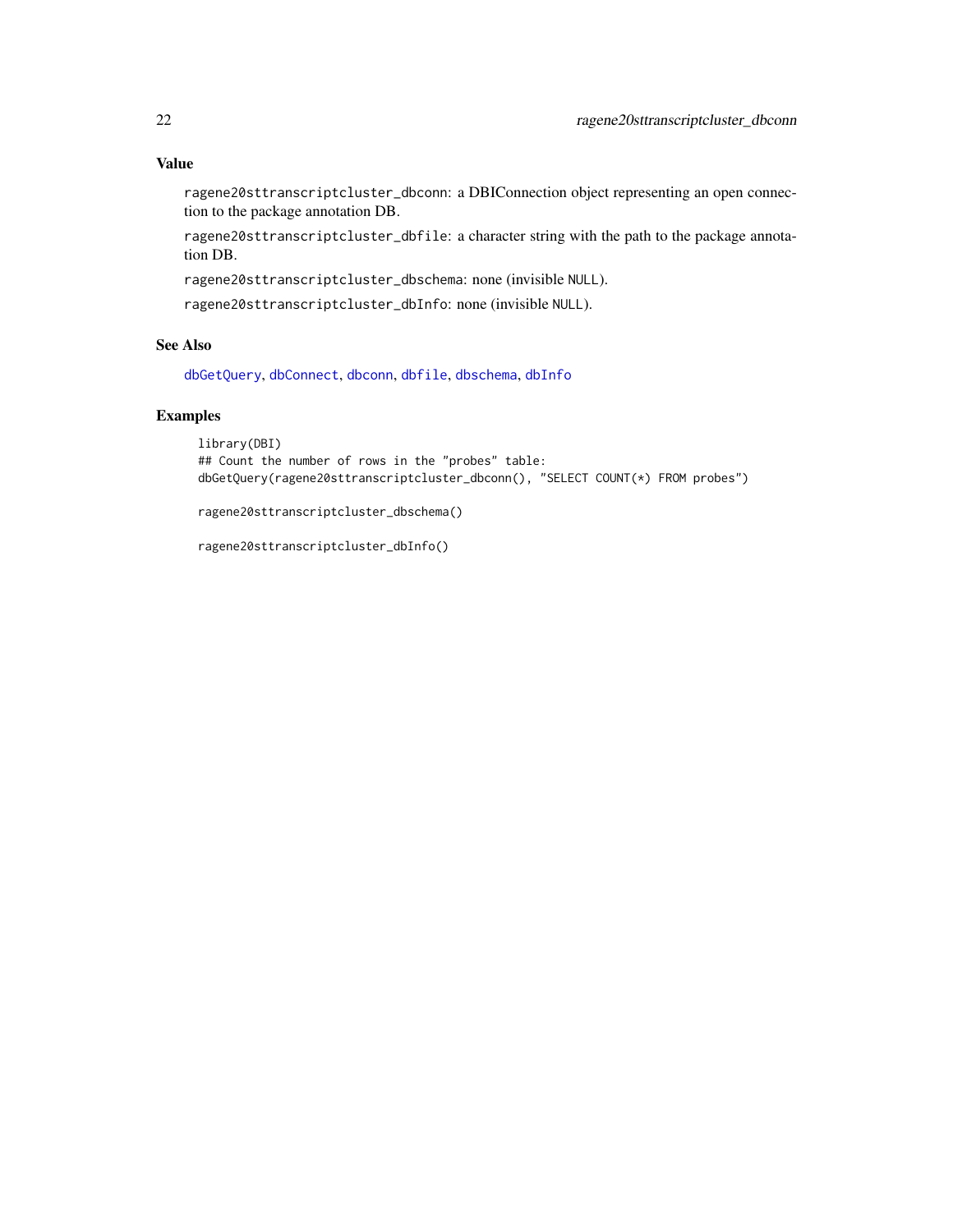# **Index**

∗ datasets ragene20sttranscriptcluster.db, [3](#page-2-0) ragene20sttranscriptcluster\_dbconn, [21](#page-20-0) ragene20sttranscriptclusterACCNUM, [1](#page-0-1) ragene20sttranscriptclusterALIAS2PROBE,  $\mathcal{D}$ ragene20sttranscriptclusterCHR, [3](#page-2-0) ragene20sttranscriptclusterCHRLENGTHS, [4](#page-3-0) ragene20sttranscriptclusterCHRLOC, [5](#page-4-0) ragene20sttranscriptclusterENSEMBL, [6](#page-5-0) ragene20sttranscriptclusterENTREZID, [7](#page-6-0) ragene20sttranscriptclusterENZYME, [8](#page-7-0) ragene20sttranscriptclusterGENENAME, [10](#page-9-0) ragene20sttranscriptclusterGO, [11](#page-10-1) ragene20sttranscriptclusterMAPCOUNTS, [13](#page-12-0) ragene20sttranscriptclusterORGANISM, [13](#page-12-0) ragene20sttranscriptclusterPATH, [14](#page-13-0) ragene20sttranscriptclusterPFAM, [15](#page-14-0) ragene20sttranscriptclusterPMID, [16](#page-15-0) ragene20sttranscriptclusterPROSITE, [17](#page-16-0) ragene20sttranscriptclusterREFSEQ, [18](#page-17-0) ragene20sttranscriptclusterSYMBOL, [19](#page-18-0) ragene20sttranscriptclusterUNIPROT,

#### [20](#page-19-0) ∗ utilities

```
ragene20sttranscriptcluster_dbconn,
        21
AnnDbObj, 21
cat, 21
checkMAPCOUNTS, 13
dbconn, 22
dbConnect, 22
dbDisconnect, 21
dbfile, 22
dbGetQuery, 22
dbInfo, 22
dbschema, 22
ragene20sttranscriptcluster
        (ragene20sttranscriptcluster.db),
        3
ragene20sttranscriptcluster.db, 3
ragene20sttranscriptcluster_dbconn, 21
ragene20sttranscriptcluster_dbfile
        (ragene20sttranscriptcluster_dbconn),
        21
ragene20sttranscriptcluster_dbInfo
        (ragene20sttranscriptcluster_dbconn),
        21
ragene20sttranscriptcluster_dbschema
        (ragene20sttranscriptcluster_dbconn),
        21ragene20sttranscriptclusterACCNUM, 1
ragene20sttranscriptclusterALIAS2PROBE,
        2
ragene20sttranscriptclusterCHR, 3
ragene20sttranscriptclusterCHRLENGTHS,
        4
```
ragene20sttranscriptclusterCHRLOC, [5](#page-4-0)